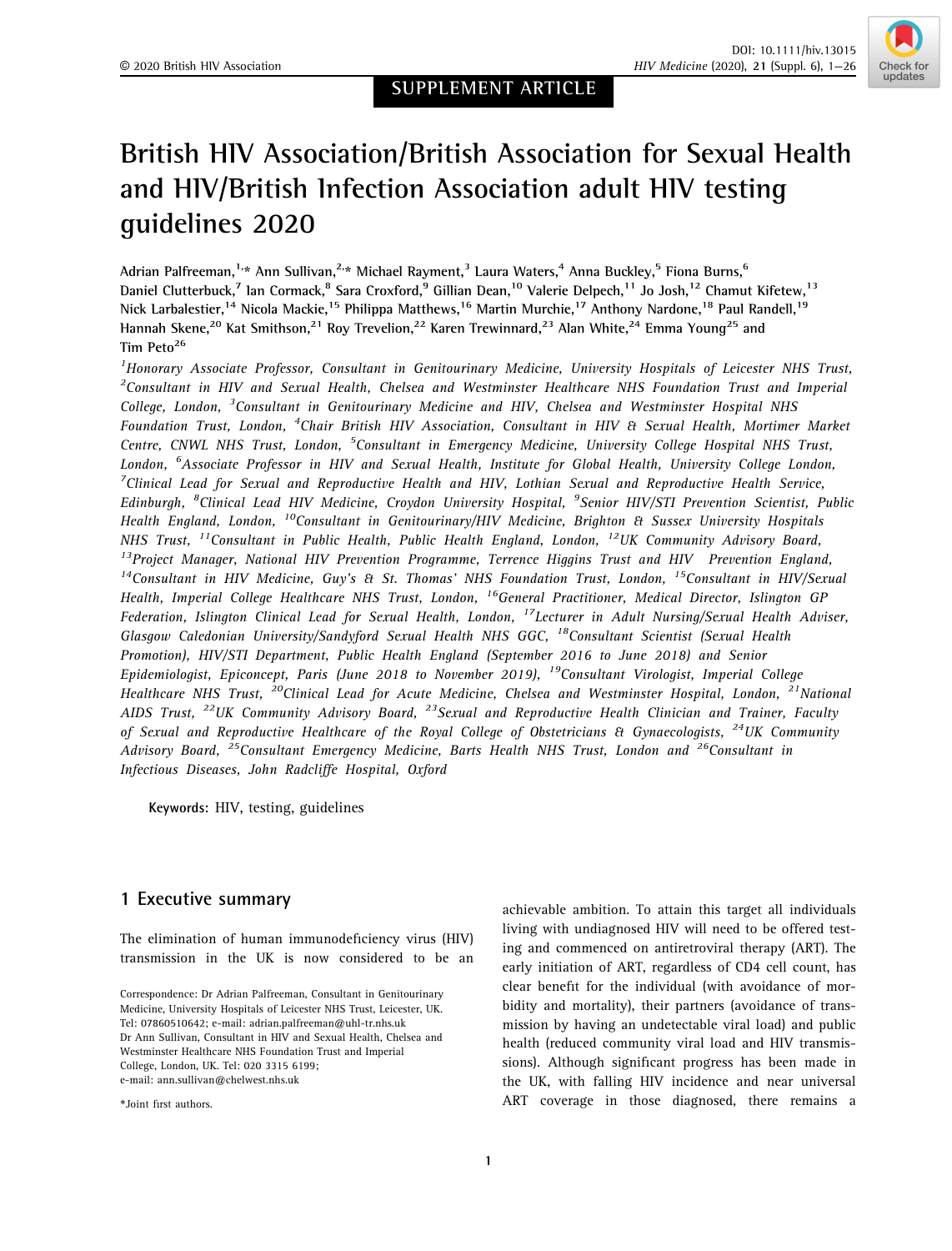significant proportion who are undiagnosed (7% in 2018), present late (43% in 2018) [1], and continue to experience morbidity and mortality and contribute to the ongoing transmission of HIV.

These guidelines include a number of recommendations regarding HIV testing. The approaches described need to be adopted and adapted based on local HIV prevalence data, populations and services. Not all approaches are relevant in all areas (e.g. seroprevalence-based testing). In areas of lower prevalence some approaches (e.g. indicator condition testing, risk groups and home sampling/testing) become increasingly important to ensure all those at risk are offered/able to request a test. However, in areas of high and extremely high prevalence, the other approaches should also be instigated in order to widen the potential reach of testing those with undiagnosed HIV. While costeffectiveness of testing programmes is relevant for some approaches (e.g. indicator condition testing and high local seroprevalence), it should not be universally applied as the cut-off threshold for testing programmes as we work towards the elimination of HIV. All stakeholders should engage in devising a comprehensive approach best suited to their local situation.

Given the clear benefits of treatment, both for the individual and public health, more needs to be done to ensure that all those living with HIV are diagnosed promptly and can rapidly access treatment and care. Those who test negative but remain at risk should have equitable access to combination prevention (including condoms, health promotion and pre-exposure prophylaxis [PrEP]). All testing programmes must ensure they have robust results governance processes and easily accessible pathways to either HIV treatment and care services or prevention services for those at ongoing risk. In some instances (e.g. in emergency departments) this may be provided most effectively in partnership (e.g. with local sexual health services).

All healthcare workers should be able to offer an HIV test in their setting. Lengthy pre-test discussion is not required. Individuals should be made aware that they will be tested for HIV and informed how they will receive their result; for many clinical settings, opt-out testing\* is the most effective method to increase testing coverage. Community testing, self-sampling and self-testing may increase access to testing for specific groups.

HIV testing is recommended for:

• People belonging to groups at increased risk of exposure to HIV, including men who have sex with

men (MSM) and their female sexual partners, black Africans, people who inject drugs (PWID), sex workers, prisoners, trans women and people from countries with high HIV seroprevalence and their sexual partners;

- People attending health services whose users have an associated risk of HIV, including sexual health services, tuberculosis (TB), hepatitis and lymphoma clinics, antenatal clinics, termination of pregnancy services and addiction and substance misuse services;
- All people presenting with symptoms and/or signs consistent with an HIV indicator condition;
- People accessing healthcare in areas with high (>2/1000; if undergoing venepuncture) and extremely high (>5/1000; all attendees) HIV seroprevalence;
- Sexual partners of an individual diagnosed with HIV.

An annual test is recommended for PWID, sex workers and MSM, and more frequently for those reporting higher risk behaviours or those also belonging to other groups.

Self-testing and sampling and community testing should be provided for at-risk groups and in areas of high seroprevalence to increase testing uptake and frequency.

HIV testing programmes should employ a universal (i.e. non-targeted) opt-out approach when comprehensive coverage is desirable.

The window period for fourth-generation serological HIV testing is 45 days; this has been revised in light of published evidence.

Barriers to testing include HIV stigma and reluctance to offer testing by healthcare professionals. Normalisation of HIV testing by integration into routine practice and education and training of healthcare workers are recommended to address these barriers; however, larger-scale interventions are likely to be required to have a meaningful impact on societal stigma and discrimination.

1.1 Main changes included in the present guidelines

- Indicator condition testing recommendations now have a broader evidence base;
- New recommendation to offer testing in emergency departments in areas with high/extremely high HIV seroprevalence;
- Recommendation for testing based on local diagnosed HIV seroprevalence now divided into two categories (high and extremely high) with different recommendations, in line with National Institute for Health and Care Excellence (NICE) guidance;
- Change to the window period for fourth-generation serology to 45 days.

<sup>\*</sup>Opt-out testing means that attendees are informed that they will be automatically tested unless they actively decline.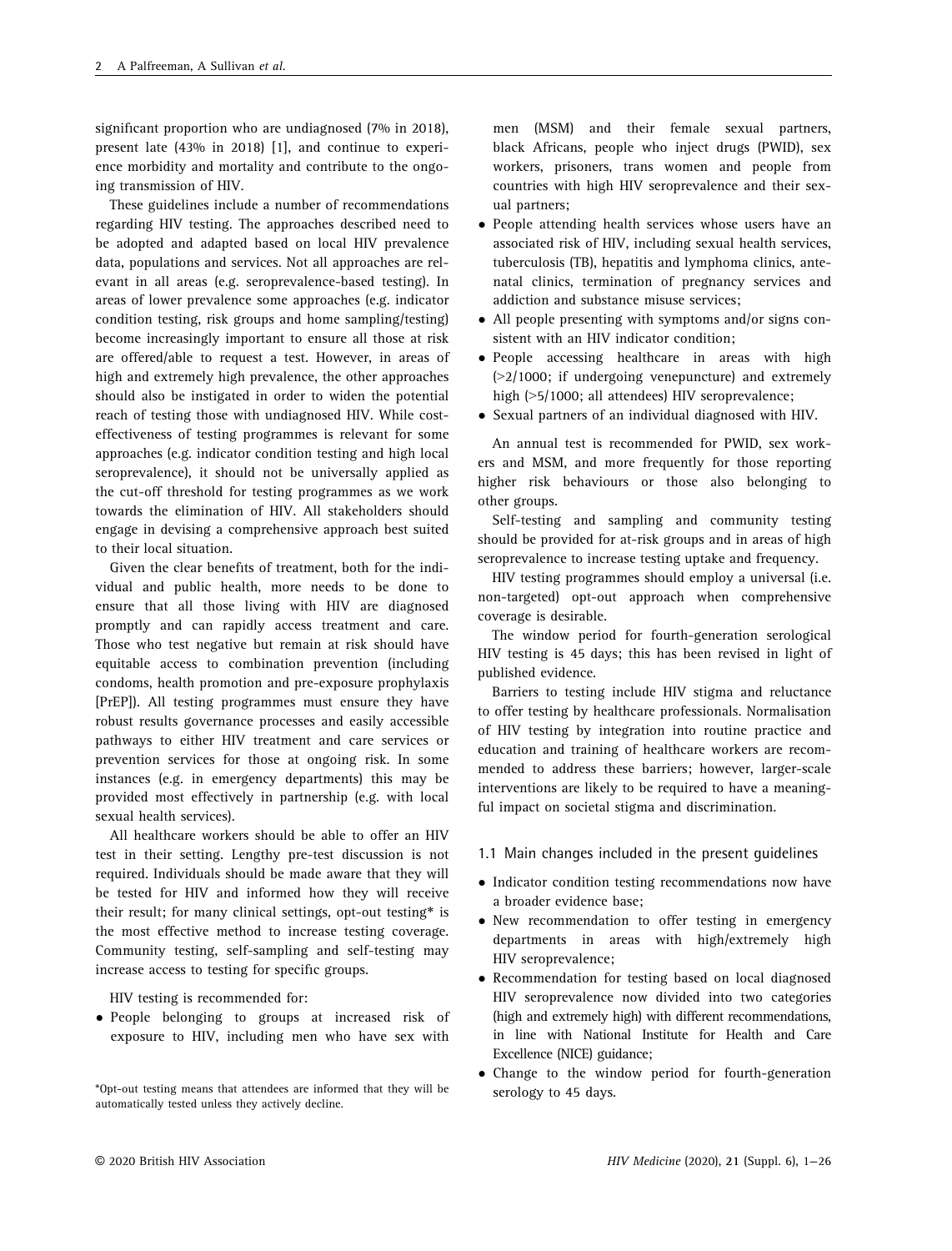### 2 Introduction

The UK government has recently committed to the elimination of HIV transmission by 2030 [2]. To achieve this, individuals living with undiagnosed HIV infection will need to be identified through testing and commenced on ART, thereby eliminating the risk of further onward transmission. Those identified as being at ongoing risk of infection will require combination prevention (including condoms, frequent sexually transmitted infection [STI] and HIV testing, behavioural interventions and PrEP) to significantly reduce their risk of acquiring HIV infection.

HIV treatment guidelines universally acknowledge the benefits of immediate ART, regardless of CD4 cell count, for an individual's health. Individuals who are diagnosed promptly can expect a near-normal life expectancy. Furthermore, with an undetectable viral load on ART, people living with HIV do not transmit the virus to their sexual partners. This is referred to as treatment as prevention (TasP) and underpins the public health message:  $U = U$ (undetectable = untransmittable).

Implementation of these approaches has resulted in significant reductions in the number of new HIV diagnoses for almost all groups in the UK. HIV testing is the gateway both for accessing effective treatment and for combination prevention, but improvements are required to ensure that all individuals can benefit equally.

The term 'HIV' refers to HIV-1 throughout these guidelines, unless HIV-2 is specified.

#### 2.1 UK epidemiology

In 2018, there were an estimated 103 800 (95% credible interval 101 600–107 800) people living with HIV in the UK, of whom 93% were diagnosed and 97% were on ART. Of those individuals accessing care with a viral load result in 2018, 97% had an undetectable viral load [1]. Among adults receiving specialist HIV outpatient care in the UK in 2018, there were no significant differences in the proportions receiving ART by gender, ethnicity, age or mode of HIV acquisition (range 95–99%). Rates of viral suppression were similarly high [1]. With 7% of people with HIV living with undiagnosed infection, the main area where progress is needed therefore is testing.

There has been a significant decline in new HIV diagnoses in the UK in the past few years from a peak of 6278 in 2014 to 4453 in 2018 [1]. This decline, while evident in both MSM and black African populations, is most marked among MSM, particularly in London. The decline in new HIV diagnoses reflects a decrease in incidence, which began in 2012, and is most likely to be due to increases in testing, repeat testing and prompt initiation of ART (i.e. TasP). More recently PrEP has contributed to the continuing decline.

Significant differences are observed in the most affected populations in testing coverage and rates, and consequent late presentation; these vary by ethnicity, age and locality [1]. It is therefore essential that planning of interventions to increase HIV testing is done in the context of the local epidemic to achieve maximum impact without risk of stigmatising potentially vulnerable communities. Monitoring and evaluation of such programmes should be carried out to assess effectiveness and inform future adaptations. With expansion of testing settings to non-specialist services, time to linkage to HIV specialist care will be an important metric to monitor.

#### 2.2 Overarching principles

HIV testing should be voluntary and confidential, with easy, equitable and free access. Individuals should be aware they are being tested for HIV and that testing is voluntary; they should be informed how their result will be managed. Lengthy pre-test discussion is not required. How much additional information is provided will vary to an extent based on the setting, the purpose of testing and the individual being offered a test. How information is delivered should be adapted to the circumstances. Basic information should include how results can be accessed, the advantages of testing, availability and effectiveness of treatments, prevention and the window period. Not all situations will require all this information, which in many cases can be provided in written form (leaflet or website link). The General Medical Council (GMC) provides guidance on obtaining consent for any medical investigation and this should be adhered to regardless of setting [3].

HIV-related stigma continues to be reported and feared by people living with HIV, compounded for some by preexisting stigma based on actual or perceived membership of different social groups (e.g. groups based on gender identity, religion, class, ethnicity and sexuality). HIV testing, including the offer of a test, can have similar associations for both individuals and healthcare workers. Easy, equitable, non-discriminatory access to HIV testing in all settings should be available to all individuals who wish to test or for whom testing should be recommended.

All patient-related information and testing behaviour and outcome data should be kept according to information governance standards and national legislation, regardless of setting.

Similarly, robust results governance should be in place for all testing programmes, regardless of setting. In some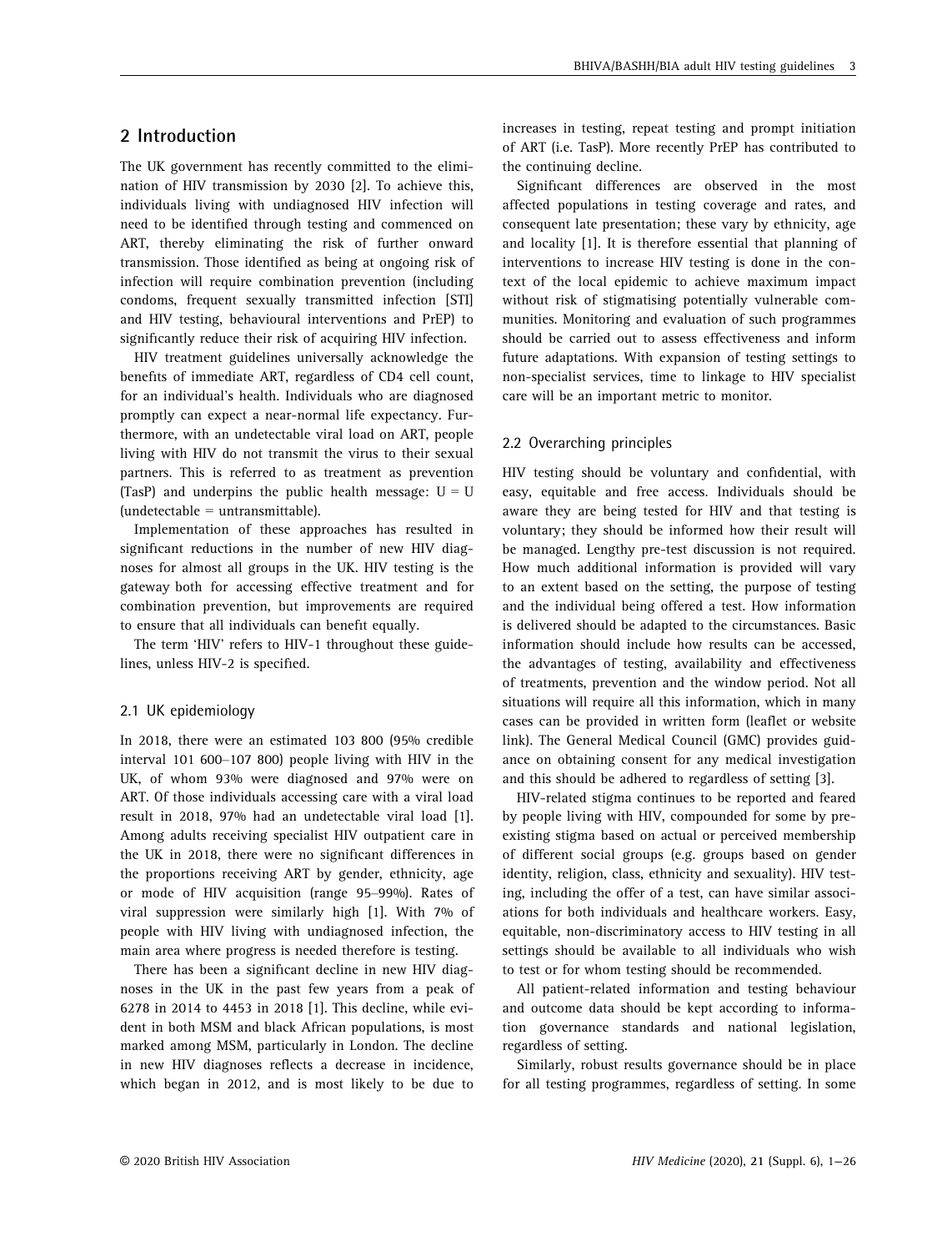settings this may be more effectively provided in collaboration with another service (e.g. local sexual health service). In all settings, irrespective of who is delivering the testing, there should be clear, agreed pathways to HIV treatment and care services delivering timely linkage to care. For those who test negative and remain at risk there should be clear pathways/signposting to prevention services.

#### 2.2.1 Cost-effectiveness

An undiagnosed prevalence of 0.1% is consistently considered to be cost-effective for HIV screening [4]. The evidence shows a greater cost-effectiveness in settings and populations where the undiagnosed prevalence is higher. In antenatal settings, a lower threshold of 0.0075% has been estimated, due to the large extended lifetime costs of an infant acquiring HIV vertically [5]. The estimated prevalence of undiagnosed HIV in England in 2018 was 0.016% (95% confidence interval [CI] 0.012–0.024%) among those aged 15 to 74 years. Thus, universal population testing in the UK is not supported by cost-effectiveness evidence. Estimates of the undiagnosed prevalence of HIV vary by at-risk population and geography, therefore testing is recommended for all patients in high and extremely high prevalence areas and those in high-risk groups elsewhere because the undiagnosed prevalence is likely to be much higher than in the general population. It is worth noting that since this evidence was published, the cost of HIV treatment has decreased and life expectancy has increased leading to a likely downward revision of the cost-effectiveness threshold.

The cost-effectiveness threshold for testing programmes can be applied where relevant (e.g. high/extremely high areas and indicator condition testing), however with the current focus on elimination of HIV transmission it should not be seen as restrictive where there is an identified need for testing, and all individuals meeting the recommended criteria should be offered a test.

#### 2.3 Guideline development process

These guidelines were jointly commissioned by the British HIV Association (BHIVA) Guidelines Subcommittee, the British Association for Sexual Health and HIV (BASHH) Clinical Effectiveness Group and the British Infection Association (BIA). The guideline development process

followed BHIVA's guideline development manual ([www.](http://www.bhiva.org/GuidelineDevelopmentManual) [bhiva.org/GuidelineDevelopmentManual](http://www.bhiva.org/GuidelineDevelopmentManual)), applying the modified GRADE system for the assessment, evaluation and grading of evidence and the development of recommendations [6,7]. The Co-chairs of the writing group, who were nominated by BHIVA, BASHH and BIA, nominated a writing group of experts. In addition, members of all three organisations were invited to volunteer to join the writing group by an open process of self-nomination. Community groups representing people living with HIV were invited to nominate representatives via the Community Advisory Board (UK-CAB).

The scope, purpose and guideline topics that were identified as requiring an update from the previous guidelines were agreed by the writing group. Questions concerning each topic were agreed and a systematic literature review undertaken by an information scientist. Details of the search questions (including the definition of populations, interventions, comparators and outcomes) and the search strategy can be found on the BHIVA website ([https://](https://www.bhiva.org/file/5dfcdefd0eb5d/Testing-guidelines-literature-search-strategy.pdf) [www.bhiva.org/file/5dfcdefd0eb5d/Testing-guidelines-lite](https://www.bhiva.org/file/5dfcdefd0eb5d/Testing-guidelines-literature-search-strategy.pdf) [rature-search-strategy.pdf\)](https://www.bhiva.org/file/5dfcdefd0eb5d/Testing-guidelines-literature-search-strategy.pdf). The literature searches for the 2020 guidelines covered the period from January 1998 to January 2017 and included abstracts from selected conferences between January 2014 and January 2017. For each topic and healthcare question, evidence was identified and evaluated by writing group members with expertise in the field. Using the modified GRADE system (taking into consideration that these guidelines are public health guidelines and thus reliant on different forms of evidence), members assessed and graded the quality of evidence for predefined outcomes across studies and developed and graded the strength of recommendations. All writing group members received training in the use of the modified GRADE criteria before assessing the evidence. Grade reflects the strength of the evidence of the recommendation to the healthcare worker.

Where the evidence is strong (e.g. 1A) we use the term recommend, indicating the healthcare worker should in almost all situations follow this recommendation. Where evidence is less robust we use the term suggest.

The guidelines were published online for public consultation for 6 weeks and external peer review was sought.

The writing group included patient representatives who were involved in all aspects of the guideline development.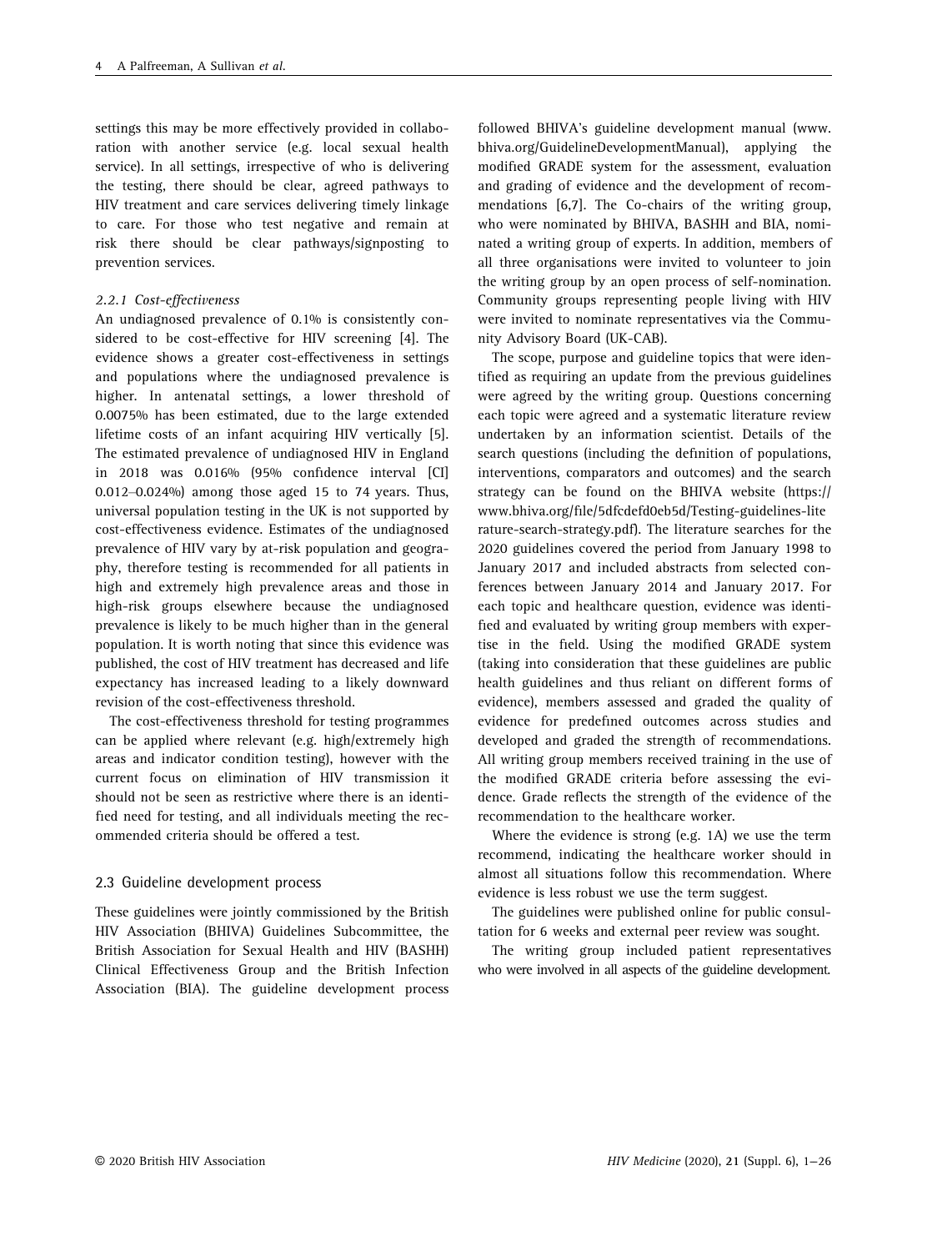### 3 Who should be tested

Recommendations

1) People belonging to groups at increased risk of exposure to HIV

• HIV testing should be routinely recommended to the following individuals (all Grade 1A):

∘ MSM;

- ∘ Female sexual contacts of MSM;
- ∘ Black Africans;
- ∘ People reporting current or prior injecting drug use;
- ∘ Sex workers;
- ∘ Prisoners;
- ∘ Trans women;

∘ People from a country with high diagnosed seroprevalence  $(>1\%)$ \*:

∘ People reporting sexual contact with anyone from a country with high diagnosed seroprevalence regardless of where contact occurs;

∘ Individuals known to have/have had a mother living with HIV and who do not have documented HIV-negative status (see guidance from the Children's HIV Association [CHIVA]: [https://www.chiva.org.uk/files/3114/2738/8429/](https://www.chiva.org.uk/files/3114/2738/8429/dont-forget.pdf) [dont-forget.pdf\)](https://www.chiva.org.uk/files/3114/2738/8429/dont-forget.pdf).

• HIV testing should be considered for the following individuals (Grade 2D):

∘ Trans men.

\*For an up-to-date list see [8].

2) People attending certain healthcare settings

• HIV opt-out testing is recommended for all patients attending the following settings (Grade 1C):

- ∘ Sexual health services;
- ∘ Addiction and substance misuse services;
- ∘ Antenatal services;
- ∘ Termination of pregnancy services;

∘ Healthcare services for hepatitis B and C, TB and lymphoma.

• Individuals commencing chemotherapy or immunosuppressive or immunomodulatory therapy should be offered an HIV test in line with relevant NICE/speciality guidelines (GPP).

3) People presenting with symptoms and/or signs consistent with an HIV indicator condition

• All individuals presenting to any healthcare provider in any healthcare setting with an indicator condition should be recommended to have an HIV test (Grade 1C–2D; 1D for AIDS-defining conditions)\*. See Appendix 1 for indicator condition tables, including by specialty (Table A3).

• Individuals who decline on first offer should have at least one repeat offer made at a subsequent visit (Grade 1D).

• Services providing HIV testing should have adequate results governance and agreed documented transfer to care pathways (Grade 1D).

\*See explanatory notes in the evidence review below.

4) All patients accessing primary and secondary healthcare in areas of high and extremely high HIV seroprevalence, including emergency departments

• Routine HIV testing is recommended for all individuals who have not previously tested who are (Grade 1B):

∘ Accessing healthcare in areas of high HIV prevalence (2–5 per 1000) and undergoing venepuncture;

∘ Accessing healthcare in areas of extremely high HIV prevalence (>5 per 1000), whether or not they are undergoing venepuncture for another indication.

For local prevalence rates sesse<https://www.hiv-lens.org/>.

Recommendations for repeat testing should be based on clinical judgement and risk assessment; for example, emergence of an indicator condition or ongoing risk.

5) Sexual partners of those with diagnosed HIV (Grade 1A)

All sexual partners of an individual diagnosed with HIV should be offered and recommended an HIV test (see BHIVA/BASHH/NAT HIV partner notification for adults: <https://www.bhiva.org/HIV-partner-notification-for-adults>). Repeat testing may not be indicated for monogamous partnerships if subsequent episodes of sexual contact were known to be protected by TasP (i.e. the person living with HIV was on ART with a maintained undetectable viral load). Repeat testing will also be influenced by other potential risk behaviours of the person without HIV.

These guidelines do not cover children (see [https://](https://www.chiva.org.uk) [www.chiva.org.uk\)](https://www.chiva.org.uk), blood donors, transplant donors and recipients or renal dialysis patients; the relevant Department of Health and Social Care guidance should be followed [9].

#### Evidence review

#### Specific groups

Applying the cost-effectiveness threshold of undiagnosed HIV prevalence of 1 per 1000, the recommendation for testing specific populations is underpinned by the following estimated undiagnosed prevalence in 2018 (aged 15–74 years) for:

• MSM: 0.681% (95% CI 0.403-1.257%); the corresponding figures in London and elsewhere in England were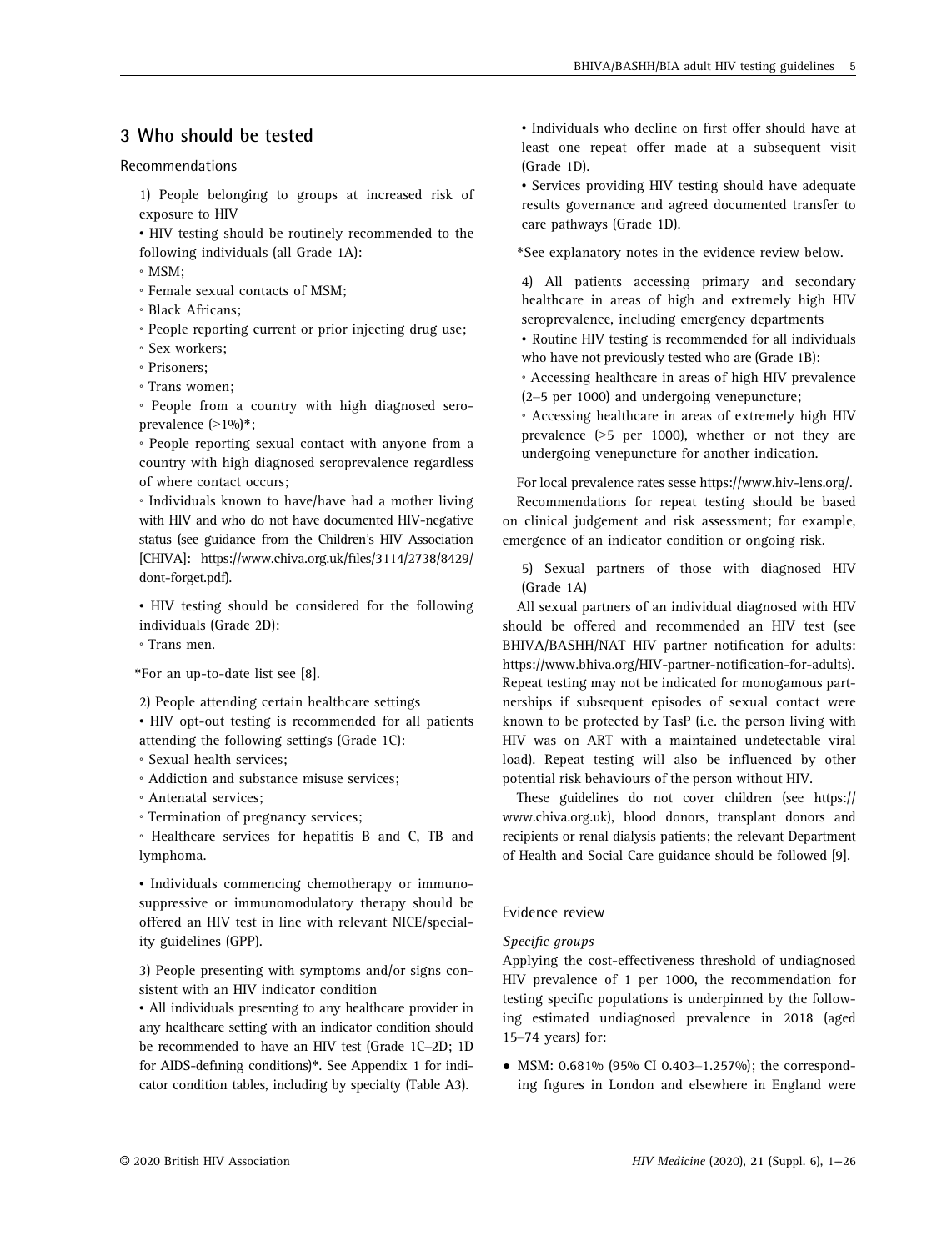0.714% (95% CI 0.375–1.441%) and 0.643% (95% CI 0.306–1.393%);

- Black African men and women: 0.165% (95% CI 0.128–0.217%); 0.136% (0.088–0.217%) among men and 0.189% (95% CI 0.151–0.235%) among women;
- PWID: 0.089% (95% CI 0.019–-0.266%) [10].

Currently there are no UK seroprevalence data available on trans people.

#### Antenatal services

Uptake of HIV screening among women who attend for antenatal care is very high (>99%). While positivity remains low (0.013%) [11], this uptake rate is deemed cost-effective when considering the benefit to both the mother and the unborn child.

A review confirmed the cost-effectiveness of universal antenatal HIV screening, as well as rescreening in the late gestation period, in both developed and developing countries [5]. Universal antenatal screening for HIV in Australia where the prevalence of the unscreened population ranges between 0.02% and 0.001% was found to be costeffective using cost information from 2001–2002. Taking into account the costs of HIV testing, the additional antenatal and delivery care necessitated, training of healthcare staff and lifetime medical care for infants who acquired HIV vertically, the authors concluded that universal HIV screening was cost-effective at or above an undiagnosed HIV prevalence of 0.0043% (no cost ratio per quality-adjusted life year [QALY] provided). Similarly, in the USA, the cost-effectiveness of antenatal screening was found to be high in populations with an undiagnosed prevalence as low as 0.0075% in 2000 (cost ratio per QALY was not provided) [12].

### High and extremely high prevalence areas

Geographical targeted testing aims to reduce the number of individuals living with HIV who are unaware of their infection in geographical areas where undiagnosed prevalence is high (set at >1 per 1000 based on previous US studies) and overcomes the need to target HIV testing to any specific population, potentially preventing further stigmatisation of these populations. However, undiagnosed prevalence cannot be accurately measured and available estimates do not provide local level data. By contrast, Public Health England (PHE) has accurate measures of the diagnosed prevalence available for small areas. To better tailor thresholds to more effectively identify those at increased risk of late diagnosis, PHE performed a k-median cluster analysis to model diagnosed HIV prevalence distribution in local authorities in England as part of the

development of the 2016 NICE HIV testing guidelines [13]. This produced three strata based on prevalence of diagnosed HIV: low (<2 per 1000), high (2–5 per 1000; 50 local authorities based on 2016 data) and extremely high (>5 per 1000; 20 local authorities based on 2016 data). When the model was applied to national late HIV diagnosis data, two-thirds of late HIV diagnoses were found to occur in high and extremely high prevalence local authorities. This suggests that successful application of this guidance could potentially impact on two-thirds of late diagnoses nationally. PHE produces the strata data, based on the national HIV surveillance data each year [11].

#### Indicator conditions

An indicator condition is any medical condition associated with an undiagnosed HIV seroprevalence  $\geq$ 1 per 1000. This may be due to either shared transmission routes with HIV (e.g. hepatitis B and C) or dysregulated immunity.

There are two categories:

- 1) Conditions that would be AIDS defining in an individual living with HIV (category 1; see Appendix 1, Table A1).
- 2) Non-AIDS-defining conditions associated with an undiagnosed HIV seroprevalence ≥1 per 1000 (category 2; see Appendix 1, Table A2).

The strength of the recommendation in category 2 is divided on the basis of the available evidence:

- The strength of the recommendation is Grade 1C for those conditions that have been demonstrated unequivocally as having an undiagnosed HIV seroprevalence  $\geq$ 1 per 1000 in prospective studies, where previously undiagnosed HIV infection was either a primary or secondary outcome of an HIV testing intervention.
- The strength of the recommendation is Grade 1D or 2D for those indicator conditions considered by experts to be highly likely to be associated with undiagnosed HIV seroprevalence rates ≥1 per 1000. For 1D recommended indicator conditions, a variety of data sources have been used to inform this strength of recommendation, ranging from large-scale case– control studies using national and other large data registries in primary and secondary care to retrospective observational studies and audits. For 2D recommendations, only poor-quality evidence or expert opinion exists, or existing poor-quality data have failed to demonstrate an association with a prevalence >1 per 1000. We suggest that HIV testing is done in these conditions as an important differential, even if the prevalence is <1 per 1000.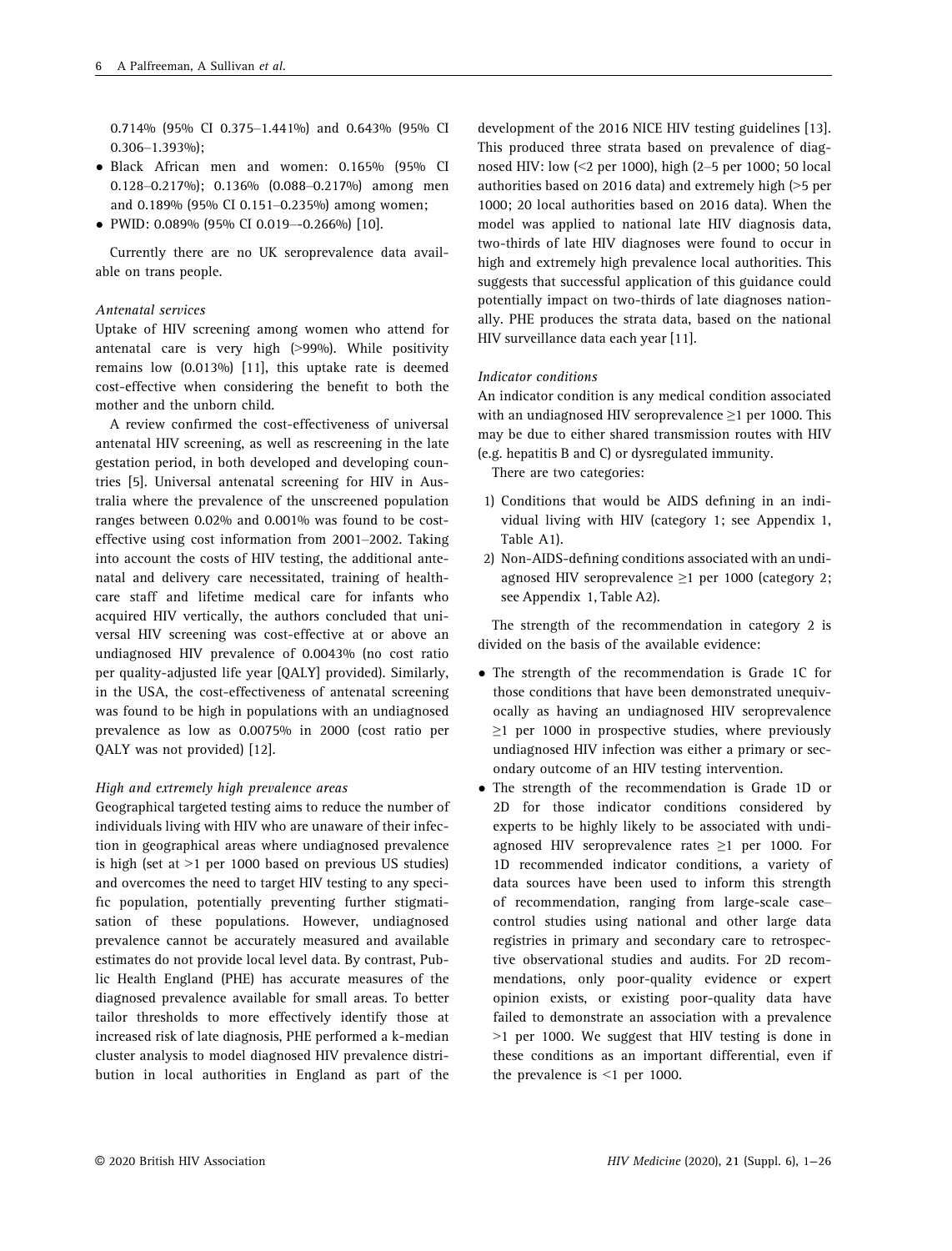### 4 Frequency of HIV testing

#### Recommendations

All individuals having an HIV test should undergo repeat testing at the appropriate time interval if the current test does not adequately cover the window period for a high-risk sexual contact (see Section Testing technology).

- An annual test is recommended for (Grade 1C):
	- ∘ PWID;

∘ Sex workers (those who fall into other risk categories such as MSM and trans women should test more frequently);

- ∘ Sexually active MSM (as a minimum; other than those with one long-term mutually exclusive partner).
- MSM reporting any of the following should test every 3 months:

∘ Condomless anal intercourse with partner(s) of unknown or serodifferent HIV status, where the contact is not known to be virologically supressed (i.e. not protected by TasP), over the last 12 months (Grade 1B);

∘ Multiple or anonymous partners since the last HIV test (Grade 1C);

∘ More than 10 sexual partners, over the last 12 months (Grade 1B);

∘ Drug use during sex in the last 6 months (Grade 1B for methamphetamine or inhaled nitrites; Grade 1C for GHB/GBL, ketamine or other novel psychoactive substances).

- MSM should be offered repeat HIV testing at follow-up attendance after treatment for syphilis, or anogenital gonorrhoea or chlamydial infection (Grade 1C).
- Three-monthly HIV testing should be routinely offered as part of monitoring for PrEP (Grade 1B).
- Systematic recall strategies should be considered for those who are eligible for but decline PrEP (Grade 1C for MSM and trans women and Grade 1D for other populations).
- The provision of home-based self-sampling and testing can increase testing frequency in MSM and may benefit all at-risk groups (Grade 1B for MSM).
- SMS text reminders should be used to increase re-attendance and HIV testing rates in MSM and others at elevated risk (Grade 1C).
- Regular, repeat HIV testing should form part of an integrated risk-reduction strategy aimed at reducing behavioural risk (Grade 1A for MSM; 1C for other groups).

#### Evidence review

There are few data to support recommendations on routine testing frequency in groups with elevated HIV incidence and prevalence other than in MSM, so in most groups repeat testing should be triggered by the identification of individual behavioural risk factors, symptoms suggesting seroconversion, or the identification of indicator conditions.

A retrospective review of 31 469 heterosexual patients of a diverse range of ethnicities attending London sexual health services found that of 4584 retested for HIV within 12 months of an initial negative test only one retested positive [14]. Thus, it may be the case that testing more frequently than annually in heterosexuals, in the absence of specific clinical concerns, is of limited utility. Costeffectiveness studies support annual testing in UK heterosexual populations at a prevalence of 0.8% [14–16].

Testing 3-monthly is cost-saving in high-risk MSM [17,18]. A cost-effectiveness study of MSM and PWID found that HIV testing for MSM was cost-saving or costeffective over a 1-year period for both 6-month compared with annual testing and quarterly compared with 6-month testing using either fourth-generation serology or point-of-care testing.

Testing PWID every 6 months compared with annually was moderately cost-effective over a 1-year period with a fourth-generation test, whereas testing with rapid, point-of-care tests (POCTs) or quarterly was not costeffective [18].

A study of female sex workers in Victoria, Australia demonstrated that it was not cost-effective to test sex workers for HIV more frequently then every 40 weeks [19].

The rationale for testing frequency recommendations in MSM is detailed in the UK national guidelines on the sexual health of MSM [20]. Stratification of risk for HIV infection in MSM is based on several international sources including US Centers for Disease Control PrEP guidance [21] and supporting observational evidence [22]. HIV incidence varied by the rate of incident syphilis in the iPrEx study of HIV PrEP [23]. In a study of 301 MSM diagnosed with a bacterial STI in a London clinic recalled at 3 months for retesting (of whom 206 attended), 29 MSM per 100 person-years of follow-up were diagnosed with a new STI and there were five new cases of HIV [24]. In 2015, a total of 25 321 gay and bisexual men were diagnosed with an anogenital bacterial STI within specialist sexual health services in England; 43% of these men received an HIV test (at the same sexual health service) during the following year with an overall positivity rate of 2.8% [25]. The high rates of HIV acquisition observed in MSM in the deferred arm of the PROUD trial of PrEP [26]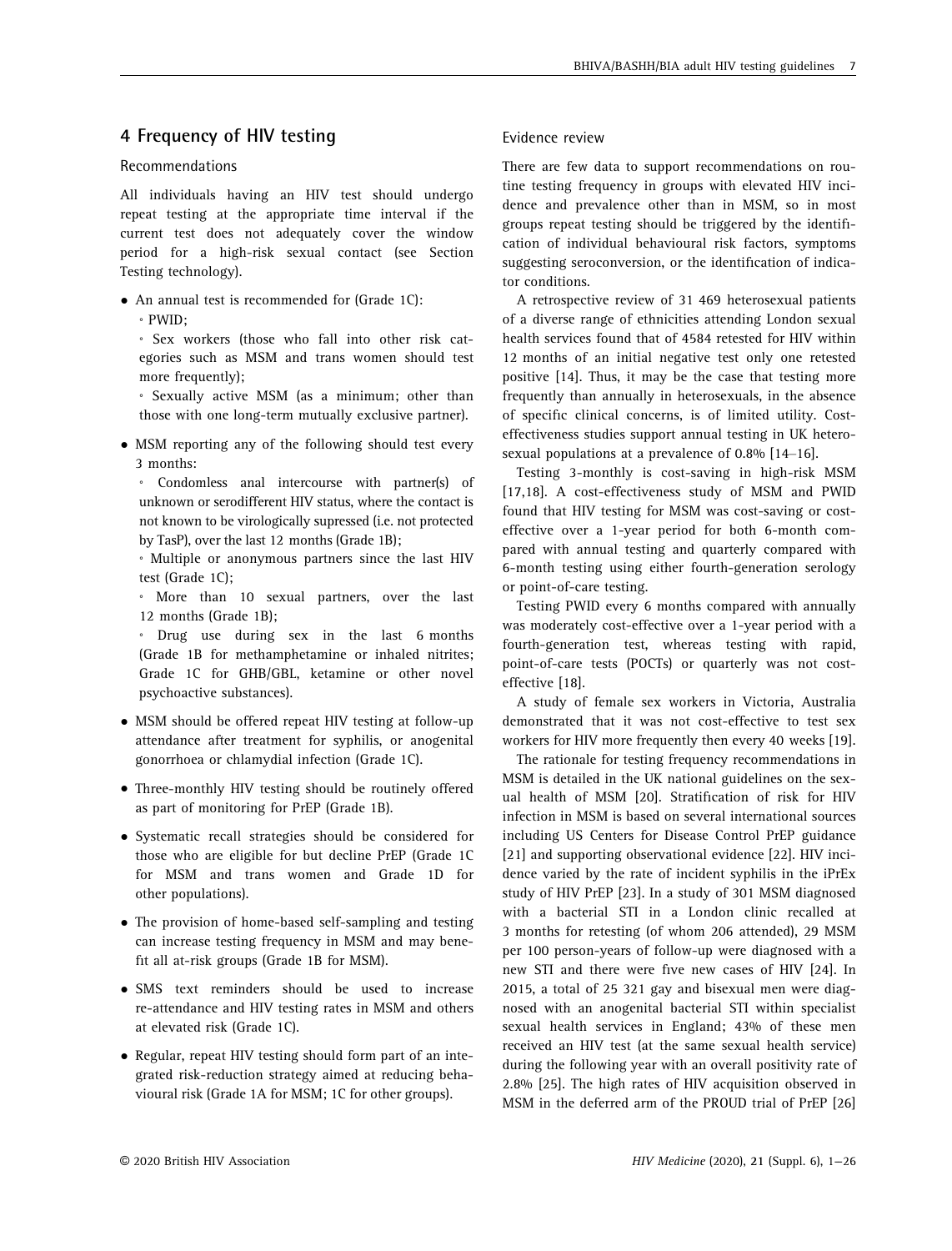and in the control arm of the ANRS IPERGAY study [27] suggest that MSM and trans women meeting UK eligibility criteria for PrEP provision, but who are unable or do not wish to take PrEP, should receive particular attention for active recall HIV testing strategies which may include interval self-sampling and testing.

Australian MSM offered self-testing plus clinic-based testing versus clinic-based testing alone in a randomised trial had a mean of 4.2 HIV tests per year versus 1.9 (relative risk 2.08; 95% CI 1.82–2.38; P<0.0001) [28]. An Australian randomised controlled trial of rapid HIV testing versus conventional serology in MSM who had had an HIV test in the preceding 2 years showed an increase in uptake of initial tests but no significant difference in the incidence of repeat testing [22].

SMS text message reminders significantly increased reattendance for HIV testing in MSM in the UK [29] and Australia [30]. Findings from UK studies suggest that SMS text reminders may be more effective in MSM than other risk groups but effectiveness is highly dependent upon physician prompts, such as automatic clinic recall for testing [31].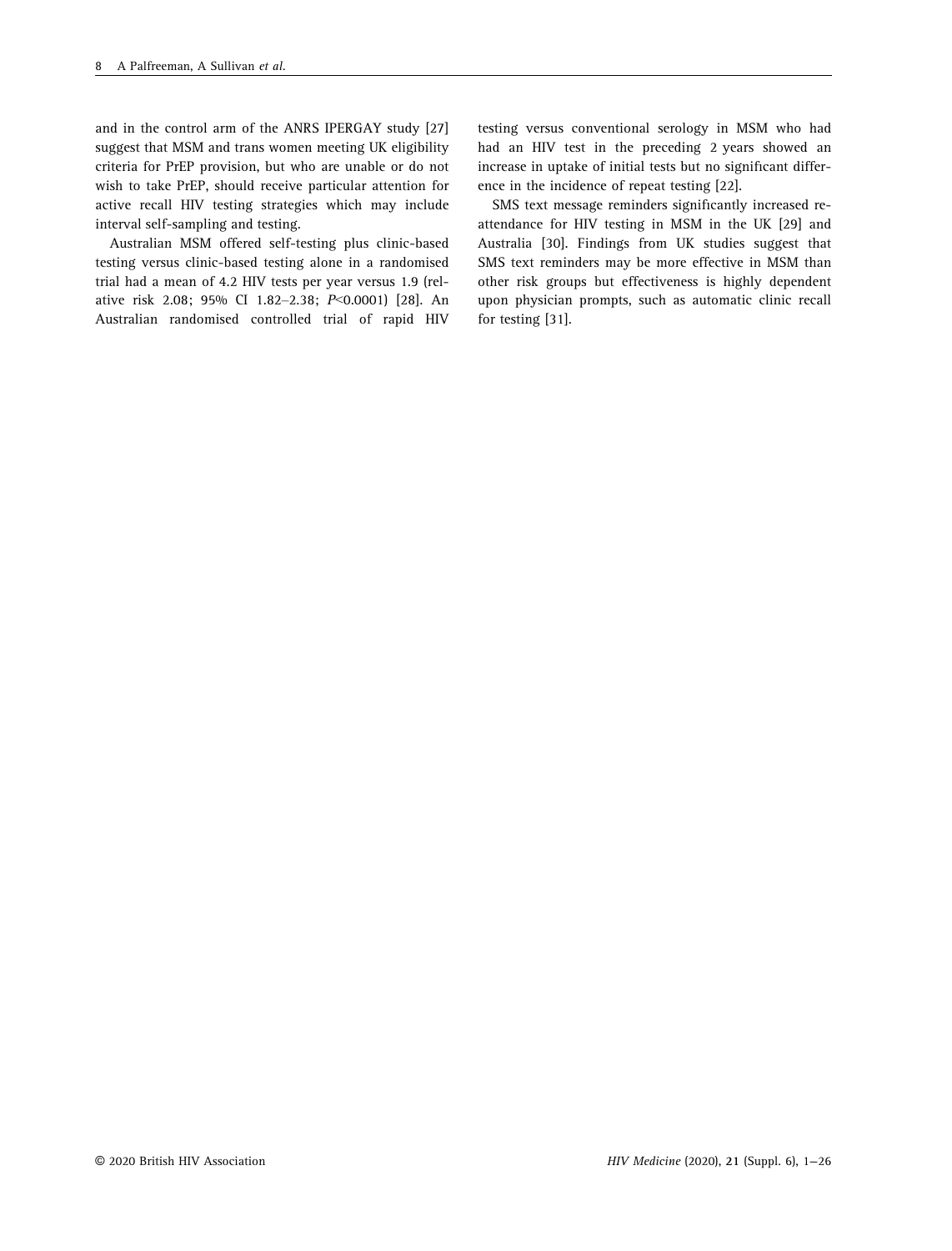### 5 Community and self-testing/sampling

Recommendations

- Self-testing and sampling should be made available to atrisk groups and in areas of high seroprevalence to increase testing uptake and testing frequency (Grade 1B).
- Community testing increases testing rates in at-risk groups and should be provided or commissioned as part of local HIV testing programmes (Grade 1B).

Disproportionately affected populations report significant barriers associated with healthcare facility-based testing, including inconvenience, confidentiality concerns and fear of stigma [32]. Increasing early and repeat HIV testing among high-risk populations is key in reducing the time from infection to treatment initiation [32,33].

HIV self-testing (administering the test and interpreting the result at home), self-sampling (collecting a sample at home, posting to a clinic/laboratory and receiving the results at a later date) and outreach community testing (HIV tests administered in fixed, community-based sites, or as part of outreach activities, with no fixed site) all offer alternatives to testing within sexual health services and other medical settings. The proportion of HIV diagnoses made outside sexual health services has increased year on year over the last decade [25].

Community-based testing and self-administered tests, although delivered on a smaller scale than facility-based testing, demonstrate high acceptability, may increase HIV testing uptake among key populations and deliver comparable reactivity rates to facility-based screening [25]. Community-based tests may be provided by community peers, however strong clinical governance frameworks must be used to ensure high-quality services. In terms of selfadministered tests, more research is needed to strengthen the evidence regarding value for money and linkage to care.

#### Evidence review

In Europe, evidence for HIV self-sampling and selftesting is limited to a small number of countries (UK, Belgium, France, Spain and the Netherlands) with no studies available from Eastern Europe. Most studies relevant to the UK context focus on MSM and there are limited data on self-sampling and self-testing in other key groups or the general population.

Most HIV self-sampling and self-testing in the UK has been based on online request platforms.

#### Self-testing

To date, five blood-based self-tests have been approved (CE marked) in Europe [34]. All have a sensitivity and specificity of greater than 99% and are either second- or third-generation assays. To be lawfully sold and advertised in the UK, HIV self-test kits need to be CE marked by the manufacturer to ensure the test meets regulatory requirements. They can be ordered online or purchased in some high-street pharmacies [35]. Oral fluid self-tests are not yet available in the UK. However, in countries where available, they are the primary preferred type of self-test. Blood-based tests are preferred by some groups including those MSM who test frequently and PWID [36,37].

Results of self-administered tests are considered 'reactive'\* when they indicate the presence of HIV antibodies or antigens. As there is a small possibility of a false-positive result, a single rapid diagnostic test is not sufficient to diagnose HIV and confirmatory laboratory testing is required.

Populations that may benefit from HIV self-testing include those with a high prevalence of HIV, vulnerable populations who may be less likely to access testing and those who test frequently due to ongoing risk.

HIV self-testing is highly acceptable among different groups and in different settings [38]. The most commonly cited benefits of self-testing are ease, convenience, privacy, immediacy, anonymity and not needing to visit a healthcare facility [39].

A systematic review and meta-analysis of oral fluid self-tests in men demonstrated a two-fold increase, compared to standard HIV testing services, in testing uptake, testing frequency and likelihood of an HIV diagnosis with no evidence of harm and minimal increase in risk-taking behaviour [40]. Another systematic review found little evidence of adverse events associated with self-testing, such as adverse emotional reactions, inter-partner violence, coerced testing, psychosocial or mental health issues, suicide or self-harm [39]. Self-reported barriers to self-testing include cost, fear of carrying out the blood test, interpreting the outcome or having a reactive test result without any immediate personal support. Concerns about accuracy, user error, lack of experience with self-testing and awareness of the availability of a self-testing option are also reported [39,41]. While self-testing can facilitate regular HIV testing, the second- and third-generation tests have a longer window period than fourth-generation tests, which could mean that a recent HIV infection is missed.

Where reported, the HIV self-test positivity rates have been high [42]. An internet-based self-test scheme targeted at UK MSM and black African individuals yielded a new HIV diagnosis rate of 0.83%; around 20% had not previously tested for HIV, 99% described the process as

<sup>\*</sup>Reactive results refer to the first HIV-positive test result prior to a confirmatory test for diagnosis.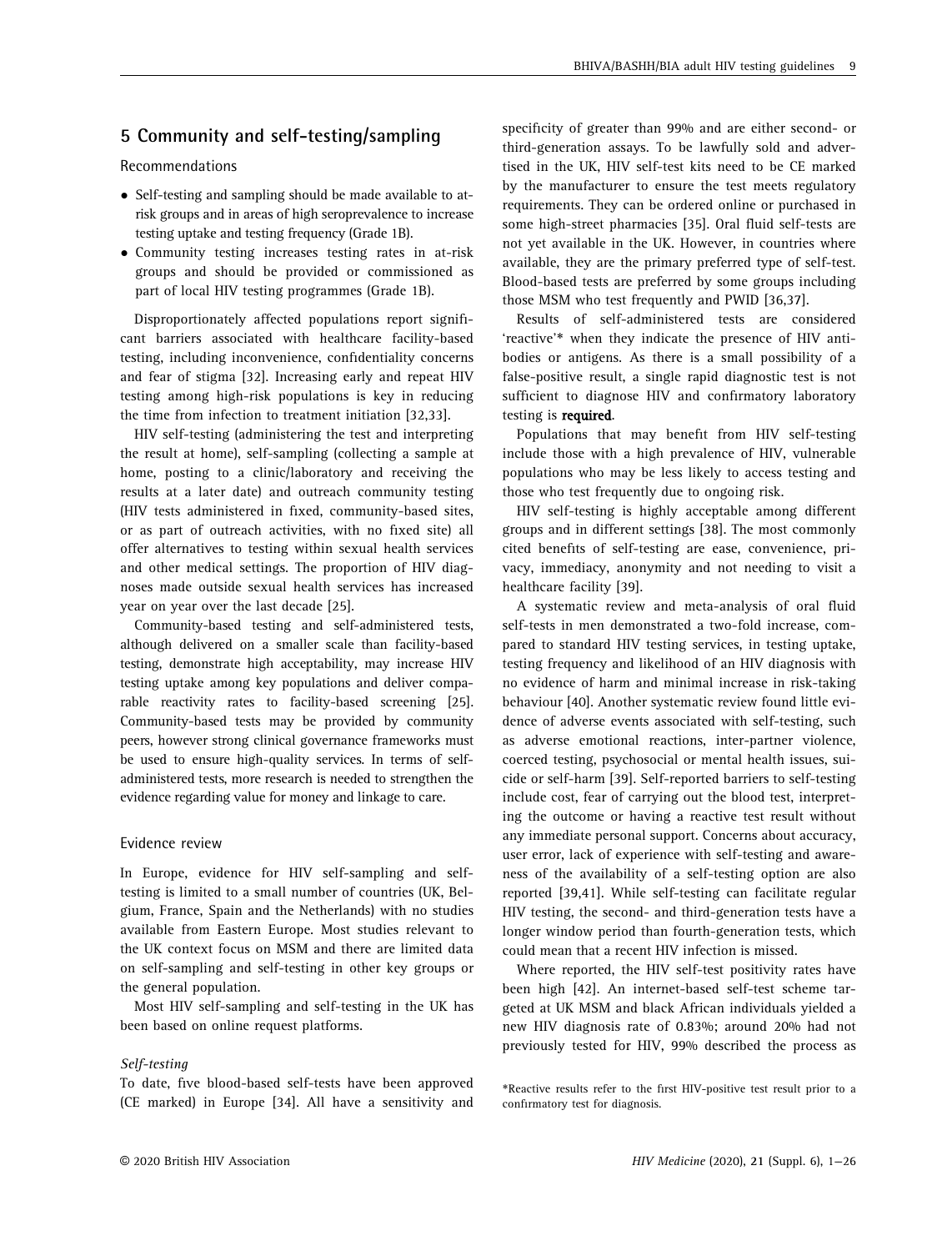'easy' and 98% would use the service again. Of the 92% who were contactable, all reported confirmatory testing and engagement with HIV services [43]. Reported linkage to care rates following self-testing vary globally, from 20–100% [39].

In one systematic review, the majority of participants reported the intention to link into care following performing a self-test, particularly if the result was reactive; however, the evidence of actual linkage into care is limited and further research is required [39].

A small, randomised study in the USA of emergency department attendees who declined an HIV test demonstrated higher subsequent HIV testing among individuals provided with an HIV self-test kit compared with those who were only offered advice [44].

#### Self-sampling

Since 2015, a national self-sampling service has been offered to key populations in England using a fourthgeneration assay. The service was routinely commissioned by 55% of local authorities at some point during the period November 2015 to October 2017. The service distributed over 122 000 kits with a 57% return rate, yielding a reactive rate of 1.14% at a cost of £950 per reactive test result. The programme engaged individuals who had never previously tested for HIV (29% of returned kits and 29% of reactive tests) [45]. One London-based study found that 88% of MSM who received a reactive result from an HIV self-sampling kit were linked to care [46].

Internet-based self-sampling services are important for providing testing access in rural areas, where individuals may otherwise have to travel far to attend clinic. The services are convenient and confidential, can be accessed 24 hours a day and there is no need to attend a clinic to obtain the test. Self-sampling is considered acceptable by

users, though some have found that obtaining a blood sample is challenging. Some users report concerns about confidentiality, test accuracy and lack of access to support from healthcare worker [42].

A small UK study investigating HIV self-sampling in a service that switched from mini-tube (MT) to dried blood spot (DBS) samples demonstrated significantly better processing rates for DBS at 98.8% versus 55.7% for MT samples ( $P \le 0.001$ ), driven primarily by inadequate MT blood volume. False-reactive rates were also higher for MT samples (5.4% vs. 0%) [47].

#### Community-based testing

In a systematic review of community-based HIV testing, six cluster randomised trials (performed in Africa, Thailand and China) met the inclusion criteria. Communitybased HIV testing reached all target groups at higher coverage than facility-based testing, increased simultaneous testing of partners, lowered high-risk behaviour and facilitated earlier HIV diagnosis [48]. Community pharmacies are well placed to provide and normalise HIV testing. Studies have shown that offering rapid POCTs in these settings is feasible, acceptable and cost-effective [49,50].

A survey of community-based voluntary counselling and testing services in 32 EU countries found that there is wide heterogeneity; just over half the services were included in national strategic plans, and most were MSM-focused and primarily peer-driven [51]. In a study of more than 3000 community-based rapid HIV tests in MSM in Denmark, there were 37 new diagnoses and 36 of those newly diagnosed were linked to care and virally suppressed after a median of 8 months; 12% had never previously tested for HIV [52].

A small study in Uganda demonstrated that peer-based HIV self-test distribution yielded high rates of test uptake [53].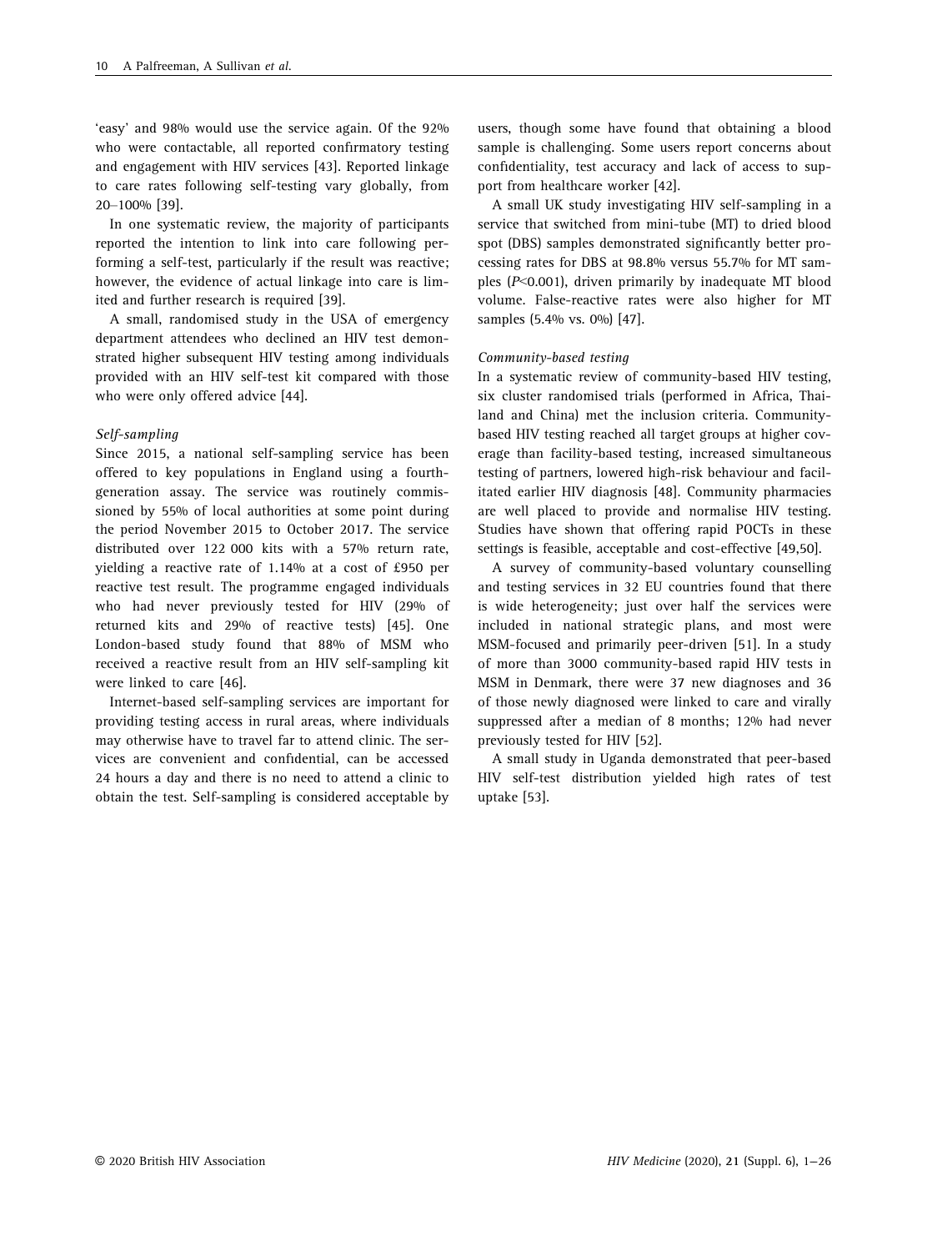### 6 Testing approach

#### Recommendations

- In a broad range of healthcare settings, HIV testing programmes should employ a universal (i.e. non-targeted) opt-out approach when the local prevalence of undiagnosed HIV means that testing is cost-effective or where 100% testing coverage is desirable (e.g. sexual health clinics and antenatal services) (Grade 1C).
- Clear, unambiguous communication should be used when establishing opt-out testing in any setting to ensure that both patients and staff understand what is meant by the term opt-out (GPP).

Opt-out testing\* aims to increase coverage and normalise HIV testing.

#### Evidence review

Opt-out models of testing in acute care settings have been shown to be acceptable, feasible and, with appropriate resources, sustainable. This approach addresses the key barriers, with better coverage and sustainability across a range of different healthcare settings [54–60].

Opt-out testing is accepted as standard practice in antenatal and sexual health clinics and is highly effective [61].

Opt-in models of testing suffer from low test offer rates despite the high acceptability to patients [62–64]. Interventions to increase offer rates in opt-in models (e.g. staff education and paper and computer prompts) can lead to increased test rates but are difficult to sustain in acute care settings and over the long term [65–68].

Offering home sampling and testing kits for HIV may increase the frequency of testing in certain patient groups but does not suit all individuals [69].

Point-of-care testing is acceptable and effective in some areas but may not be practical or appropriate for use in busy urgent care settings. It has been highlighted as a barrier to widespread HIV testing in these settings [70].

\*Opt-out testing means that attendees are informed that they will be automatically tested unless they actively decline.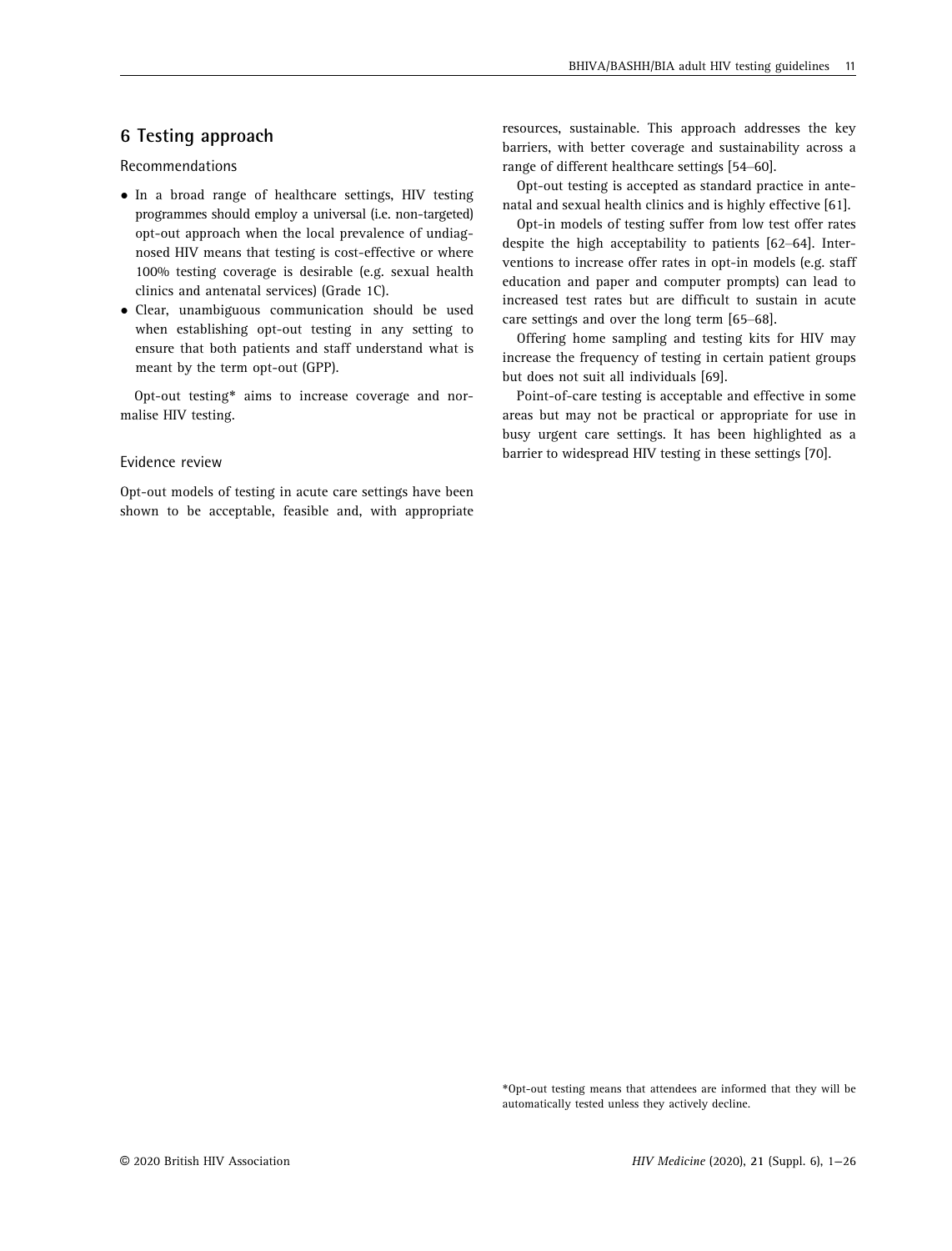### 7 Testing technology

#### Recommendations

- We recommend that clinic policies and patient information regarding the HIV test window period should be based on 99th percentile estimates; where a test is undertaken sooner than this time interval, window period data should be used to counsel patients as to the likelihood of a false-negative result (GPP).
- We recommend that the following window periods are applied when utilising these tests (Grade 1A):
	- ∘ Fourth-generation laboratory tests, 45 days;
	- ∘ Third-generation laboratory tests, 60 days;
	- ∘ All POCTs (including Determine HIV-1/2 Ab (third generation), INSTI HIV-1/2 Test and the OraQuick Rapid HIV-1/2 antibody Test), 90 days.
- Confirmatory testing should be undertaken according to locally determined pathways in liaison with local virology teams (GPP).
- Molecular assays (viral RNA or proviral DNA) are not recommended for routine diagnosis though this may change as evidence and/or assay approvals evolve (Grade 1B).
- We recommend molecular assays for diagnostic uncertainty (e.g. primary HIV or indeterminate serology on PrEP) via locally determined pathways in liaison with local virology teams (Grade 1B).

There are two methods for routine HIV testing: (1) laboratory-based tests performed on samples obtained through venepuncture; and (2) self-sampling, self-testing and rapid POCTs which can be performed in the clinic, in the community setting or as a home test.

The window period of a test can be defined as the time interval between exposure to infection and accurate detection of that infection; the window period ends when HIV can be detected consistently by the test in question [71]. Knowledge of window periods guides clinicians to offer the appropriate test, at the most appropriate time, and to advise patients accordingly. Factors governing the window period include characteristics of the virus, the test and the exposed individual's immune response [71]. HIV tests have evolved considerably since the start of the epidemic, yielding progressive reduction in window periods over time [72] (see Appendix 2 for definitions of HIV tests).

Consensus guidelines recommend fourth-generation HIV laboratory tests with venous sampling as the firstline choice, with POCTs also available (which are largely third-generation tests) [13,72–74]. Confirmatory testing should be undertaken according to locally determined pathways in liaison with local virology teams.

We do not recommend molecular assays (viral RNA or proviral DNA) as part of routine diagnostic algorithms though this may change as evidence and/or assay approvals evolve.

We suggest the use of molecular assays in cases of diagnostic uncertainty (e.g. primary HIV or indeterminate serology on PrEP) via locally determined pathways in liaison with local virology teams.

#### Evidence review

A literature review revealed two recent studies that specifically addressed window periods for different HIV screening tests and the implications for interpreting results and counselling patients.

Taylor et al. [75] reviewed data from commercial and literature-reported seroconversion panels to calculate the window period for third- and fourth-generation tests and calculate the probability of a false-negative test result during the window period. For third-generation tests the cumulative probability of a false-negative HIV test result was 5%, 1% and 0% post-exposure, respectively, and for fourth-generation tests the corresponding intervals were 34, 42 and 50 days. Rapid POCTs were excluded from this analysis and are expected to have longer window periods than laboratory-based investigations.

Delaney et al. [71] evaluated 20 US Food and Drug Administration (FDA)-approved HIV immunoassays against the Aptima HIV-1 RNA test (the only HIV-1 nucleic acid test approved for diagnosis by the FDA) using 222 longitudinal samples from 25 HIV seroconvertors in the USA. Time between detection of HIV RNA and reactive immunoassay results was combined with simulated eclipse period (time from exposure to HIV RNA detection) data to estimate the window period for each test. The median window period data for each type of screening test are presented in Table 1 including 99th

Table 1 Estimated median, interquartile range (IQR) and 99th percentile window period by test type

| Median (IQR).<br>days                 | 99th percentile,<br>days |
|---------------------------------------|--------------------------|
| 17.8 (13.0-23.6)                      | 44.3                     |
| 23.1 (18.4-28.8)                      | 49.5                     |
| $31.1$ $(26.2 - 37.0)$                | 56.7                     |
| $33.4(28.5-39.2)$<br>36.5 (31.0-43.2) | 58.2<br>64.8             |
|                                       |                          |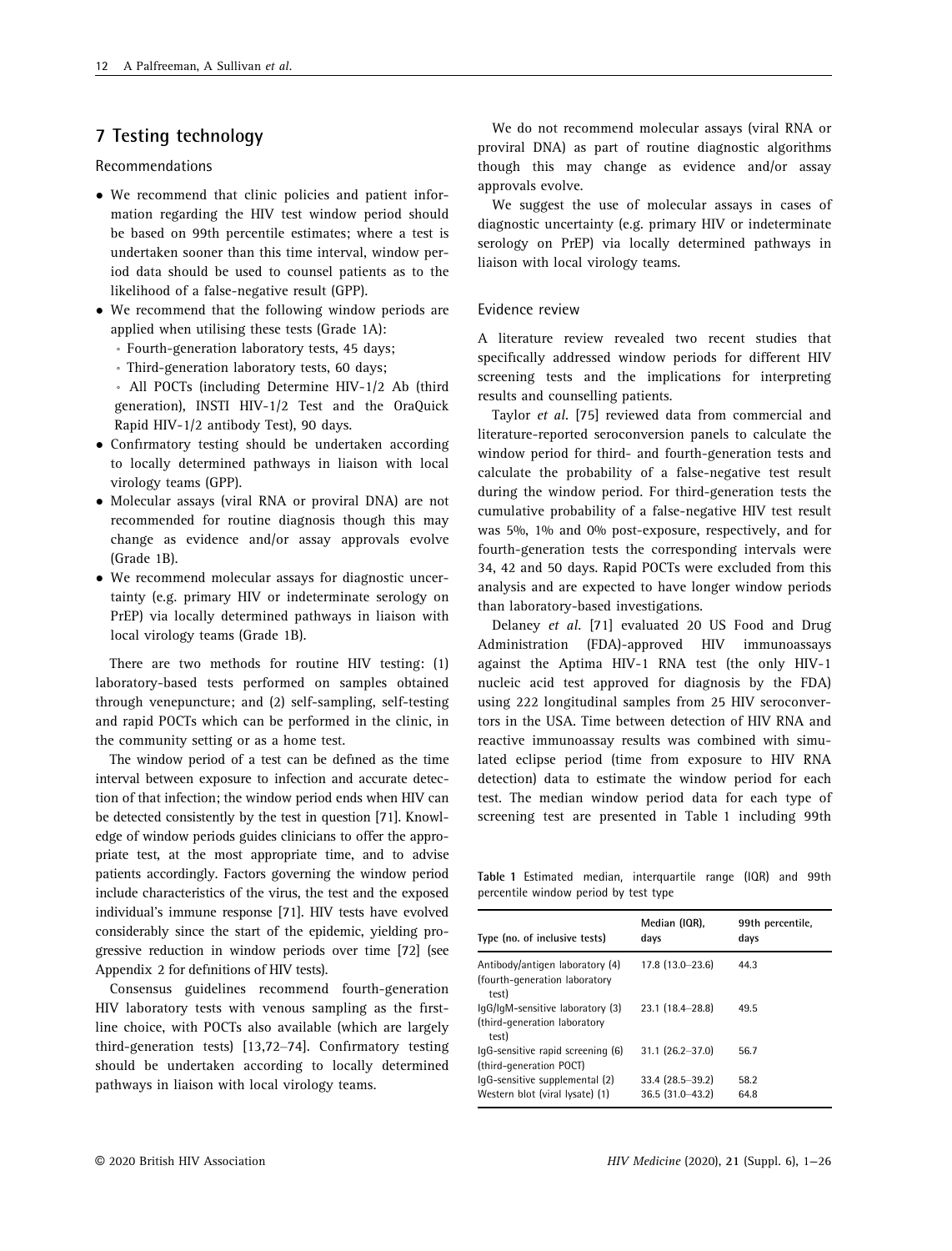percentile values (i.e. the number of days post-exposure by which time 99% of HIV infections would yield a reactive result).

The authors concluded that 99% of HIV infections would be identified by fourth-generation tests by 45 days post-exposure, and most by 50 days post-exposure using third-generation tests. All tests were capable of detecting infection by 90 days post-exposure.

#### Atypical results on ART

Post-exposure prophylaxis, PrEP and early ART initiation in acute infection can blunt the HIV antibody response [71] yielding non-reactive, atypical or non-progressive HIV serology in a setting in which the HIV viral load is likely to be undetectable. BHIVA/BASHH guidelines on the use of HIV PrEP [76] recommend that atypical test results in individuals taking, or after recent, PrEP should be discussed with a regional expert and investigated further for possible seroconversion and the Antiviral Unit of PHE Colindale should be informed (non-identifying information sent to [csuqueries@phe.gov.uk](mailto:csuqueries@phe.gov.uk)).

Diagnosing breakthrough HIV infections on PrEP is challenging and may involve multiple tests including western blot, RNA and proviral DNA molecular assays [76]. Any sudden increase in the level of reactivity in a repeat sample in a diagnostic assay, even if still below the negative cut-off, should be considered suspicious and monitored. Anyone with atypical HIV tests on PrEP should undergo repeat testing 4 and 8 weeks after PrEP cessation. See Boxes 1 and 2 for more information.

#### Box 1 Atypical HIV results: what to look for

- 1 Low signals near to cut-off in screening assays (including either just below or below cut-off)
- 2 Seroreversion on follow-up specimens
- 3 Discrepant results between assays
- 4 Slow development of antibody/antigen signals in subsequent samples
- 5 Weak and/or incomplete banding patterns on line immunoassay or western blot

#### Box 2 HIV tests available at Reference Laboratory Services at PHE Colindale

- 1 Wide range of assays (non-standard commercial and in-house enzyme-linked immunosorbent assays, proviral DNA and novel sequencing)
- 2 Western blot to determine antibody-specific responses
- 3 Collation of test results from a variety of platforms to determine PrEP interference with particular assays
- 4 Referral to clinic specialising in atypical serological responses to HIV infection (difficult diagnoses)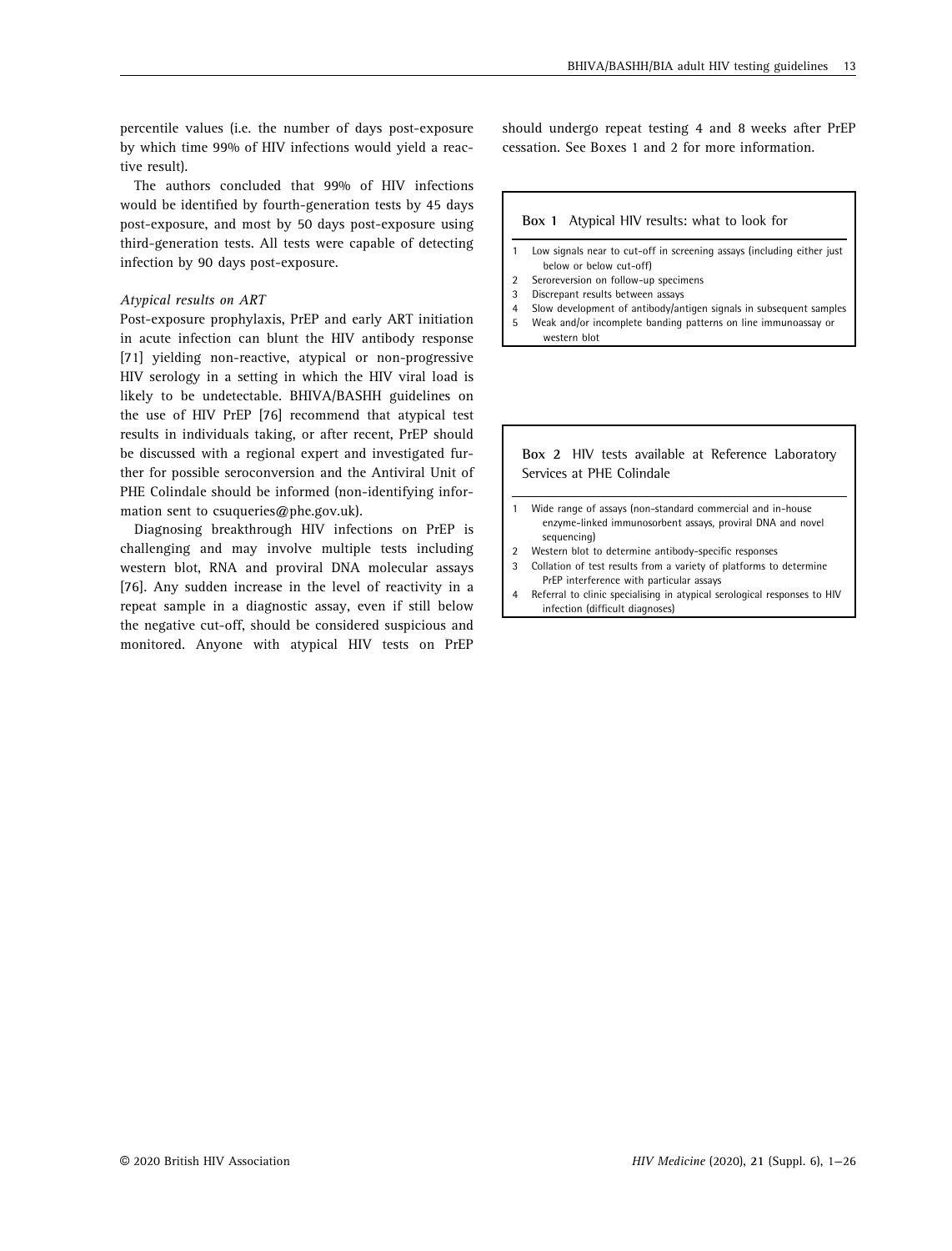### 8 Barriers to HIV testing and interventions to address them

### Recommendations

- Any doctor, nurse or other health professional should be competent to offer an HIV test (GPP).
- An opt-out HIV testing approach should be adopted where appropriate in order to address some of the barriers to HIV testing (Grade 1C).
- Education and training should be provided to all healthcare workers who may be expected to act on these guidelines (Grade 1C).
- The offer of an HIV test should be integrated into routine practice to normalise HIV testing (GPP).

### Evidence review

#### Barriers to testing

Barriers to HIV testing can occur at various levels including policy, health system, healthcare provider and individual.

Barriers to testing at the structural, policy, legal and organisational levels:

#### 1) Access to services

Barriers to access may include the geographical distance to a testing venue, necessitating expenditure of time and money [77–79], limited or inappropriate service opening hours, length of waiting time and the time taken to receive test results [71]. Individuals may also be concerned about testing for HIV in relation to their immigration status [78,80] or for fear of prosecution for reckless transmission [81].

### 2) Testing environment

Consideration should be given to making the testing environment accessible and conducive to testing. This may be more acute for marginalised, young or vulnerable patient populations. A lack of cultural sensitivity can result in perceived stigma, leading to non-attendance [78,79]. Trans people report gaps in provider competence relating to HIV testing [82].

### 3) Service capacity

Services and staff report insufficient time, staff and training to expand HIV testing [83].

### 4) Cost

A lack of funding or reimbursement [83] may act as a disincentive to implementation of testing.

Barriers to testing at a healthcare provider level:

- 1) Clinicians may lack the relevant knowledge and skills to effectively offer an HIV test to an individual for whom it is indicated.
- 2) Non-HIV specialist physicians may be unaware of who to test and when and the benefits of testing to the individual [83].
- 3) Lack of relevant communication skills and ability to undertake risk assessment [84].
- 4) Lack of skill in relation to rapid POCTs.

Barriers to testing at the individual level:

- 1) Lack of awareness, or the perception of being at low risk of HIV: individuals may have never tested despite risk of exposure, they may assume on-going negative status following a negative test result, or they may not have sought healthcare for relevant symptoms.
- 2) Fear of a positive result: due to cultural or psychosocial factors, particularly if stigma is anticipated, individuals may fear testing for HIV due to concerns relating to disclosure and risks to their confidentiality, or for fear of rejection or discrimination in the home, workplace or healthcare setting. Fear of HIV illness or dying may underpin reluctance to test for HIV. These concerns will be fuelled by lack of knowledge of the impact of treatment, including benefits to the individual with regard to prevention of transmission, and of the ability to obtain insurance.

Interventions to overcome barriers and to increase testing Various interventions to introduce and expand HIV testing have been assessed. The most acceptable and effective example of routine HIV testing has been the adoption of universal HIV testing in antenatal clinics in the UK and Ireland. This is offered on a true opt-out basis as part of routine care. The uptake is near universal with over 99% coverage [1] and this together with appropriate management of the pregnant woman has directly led to the near elimination of vertical transmission of HIV in the UK [85].

Routine opt-out HIV testing as part of a sexual health screen for patients attending sexual health clinics has been similarly successful and is highly acceptable to patients and staff [85,86].

Despite these examples, the rollout of routine HIV testing in other clinical settings has been less successful [25,67,87]. Efforts to introduce HIV testing routinely in services for TB, lymphoma and hepatitis have had mixed results [88–90].

Testing of patients attending medical services such as emergency departments and acute medical admissions units in areas of high prevalence have demonstrated that patients have few objections to the offer of a test and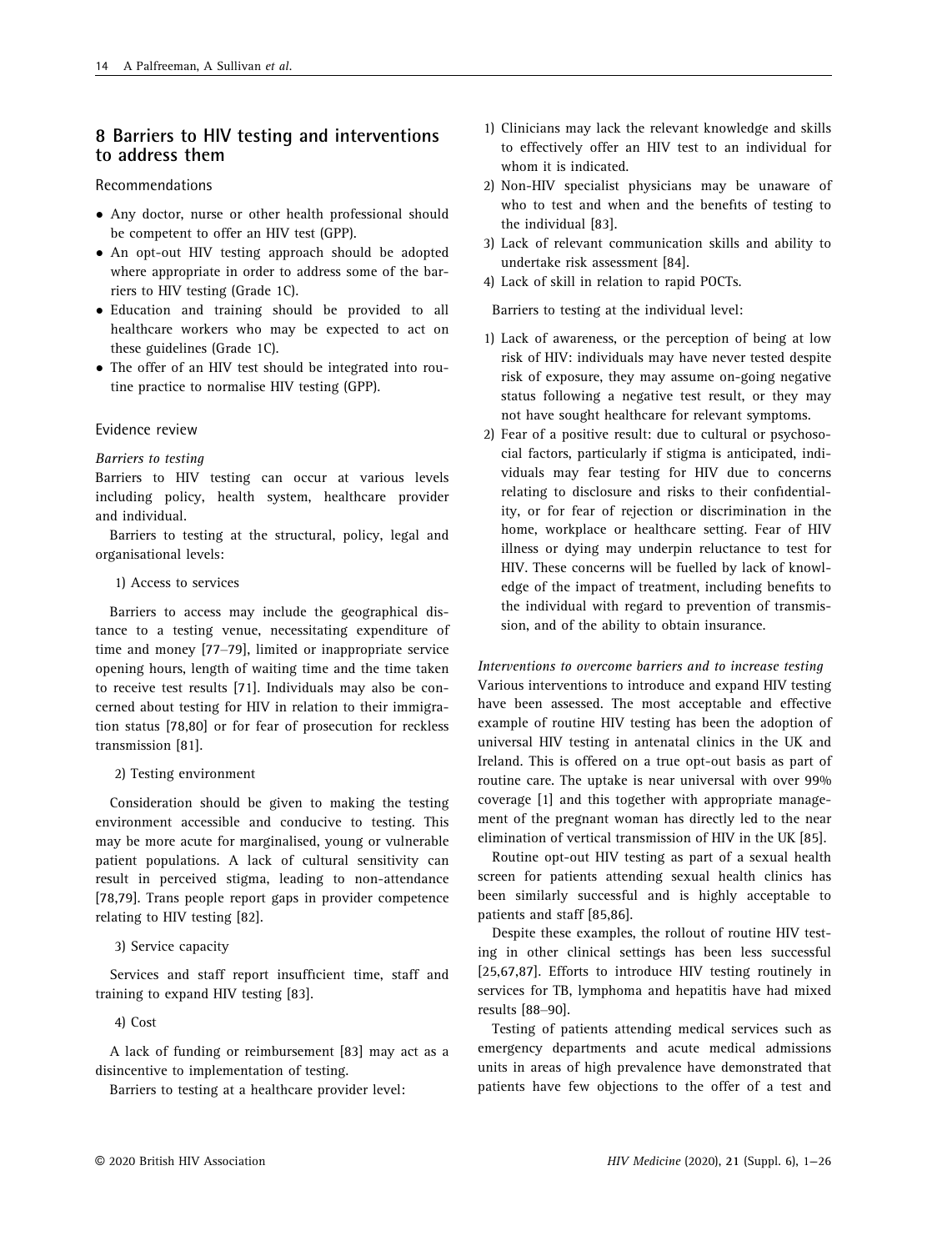when offered the uptake is high [61,88]. It was demonstrated in an area of high prevalence in North London that overall individual practice HIV testing rates increased by 16% for each additional general practitioner who attended a brief educational intervention, and that this increase was sustained over 8 years of observation [91]. However other studies have shown no effect [92,93].

Some studies employed extra staff to request consent from patients for testing. Although this was initially successful, as it addressed capacity, competence and confidence concerns, it was not sustainable in the longer term after the conclusion of the study [67].

A more robust approach has been to integrate HIV testing into routine investigations so that the offer of the test becomes normal practice with no additional resource required [61,94]. This helps to normalise HIV testing, making the test part of the routine work up for all patients with no special consent required beyond that required for any routine blood test.

Some of the structural and service-related barriers can be addressed by applying current agreed standards (GPP), including BASHH Standards for the Management of STIs, 2019 [\(https://www.bashh.org/about-bashh/publications/](https://www.bashh.org/about-bashh/publications/standards-for-the-management-of-stis/) [standards-for-the-management-of-stis/](https://www.bashh.org/about-bashh/publications/standards-for-the-management-of-stis/)) and BASHH Recommendations for Integrated Sexual Health Services for trans, including non-binary, people [\(http://www.gpone.](http://www.gpone.wales.nhs.uk/sitesplus/documents/1000/bashh-recommendations-for-integrated-sexual-health-services-for-trans-including-non-binary-people-2019pdf.pdf) [wales.nhs.uk/sitesplus/documents/1000/bashh-recomme](http://www.gpone.wales.nhs.uk/sitesplus/documents/1000/bashh-recommendations-for-integrated-sexual-health-services-for-trans-including-non-binary-people-2019pdf.pdf) [ndations-for-integrated-sexual-health-services-for-trans](http://www.gpone.wales.nhs.uk/sitesplus/documents/1000/bashh-recommendations-for-integrated-sexual-health-services-for-trans-including-non-binary-people-2019pdf.pdf)[including-non-binary-people-2019pdf.pdf](http://www.gpone.wales.nhs.uk/sitesplus/documents/1000/bashh-recommendations-for-integrated-sexual-health-services-for-trans-including-non-binary-people-2019pdf.pdf)).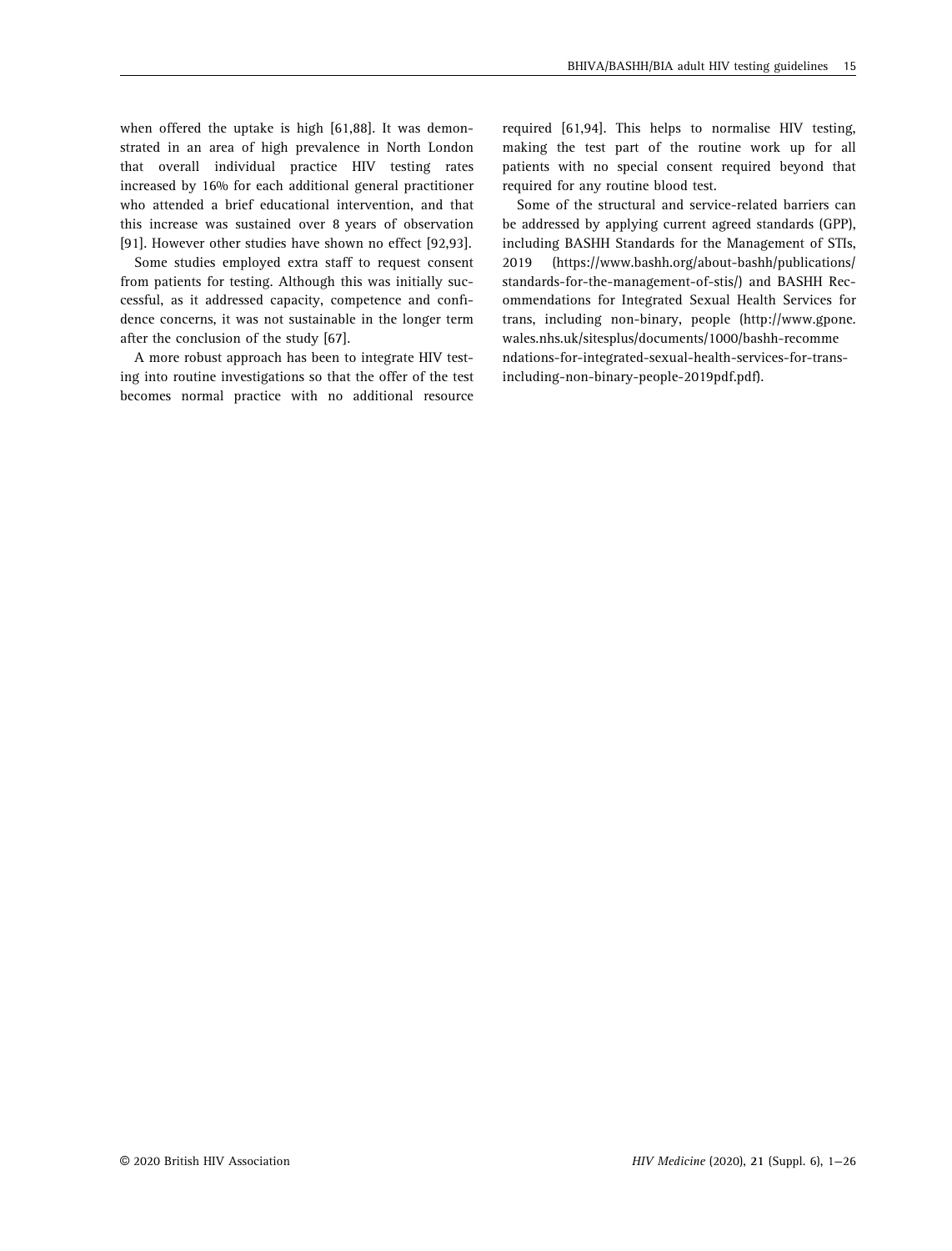### 9 Testing where the patient lacks capacity to consent

Legislation in England, Wales and Scotland provides a framework for decision-making on behalf of adults aged 16 years and over who lack capacity to make decisions on their own behalf (including the unconscious patient). The Mental Capacity Act 2019 applies to England and Wales. In Scotland, the Adults with Incapacity (Scotland) Act 2000 applies, for which there is a separate British Medical Association (BMA) guidance note. In Northern Ireland, common law applies.

Persons lack capacity if, at the time the decision needs to be made, they are unable to make a decision because of a mental disorder or are unable to communicate their decision. Key points to consider when assessing capacity:

- 1) The assessment of capacity relates to the specific issue in question, in this case consent to HIV testing.
- 2) Start from the presumption that the patient has capacity to make this decision.
- 3) Consider whether patients understand what decision they are being asked to make and can assess the information relevant to the decision; do they understand the consequences of making a choice?
- 4) Take all possible steps to help patients make a decision for themselves (e.g. provide information in an

accessible form such as drawings). If a patient is judged to lack capacity to consent to an HIV test, consider whether this is temporary or permanent. If temporary, testing should be deferred until the patient regains capacity, unless testing is immediately necessary to save the patient's life or prevent a serious deterioration of their condition.

- 5) If the lack of capacity is, or is likely to be, permanent, a decision should be sought from any person with relevant powers of attorney or the requirements of any valid advance statements should be followed.
- 6) If the patient has not appointed an attorney nor left a valid advance statement, HIV testing may be undertaken where this is in the best interests of the patient (England and Wales) or is necessary and of benefit to the patient (Scotland).

Guidance on assessing capacity is published by the GMC and the BMA [95]. Advice on how to assess appropriate treatment of patients who lack capacity is available in the relevant statutory codes of practice for Scotland and Northern Ireland [96].

If consciousness is regained the patient should be told of the test result as soon as practicable.

If a patient dies, a decision should be made on disclosure according to the circumstances (e.g. others at risk and previously disclosed wishes).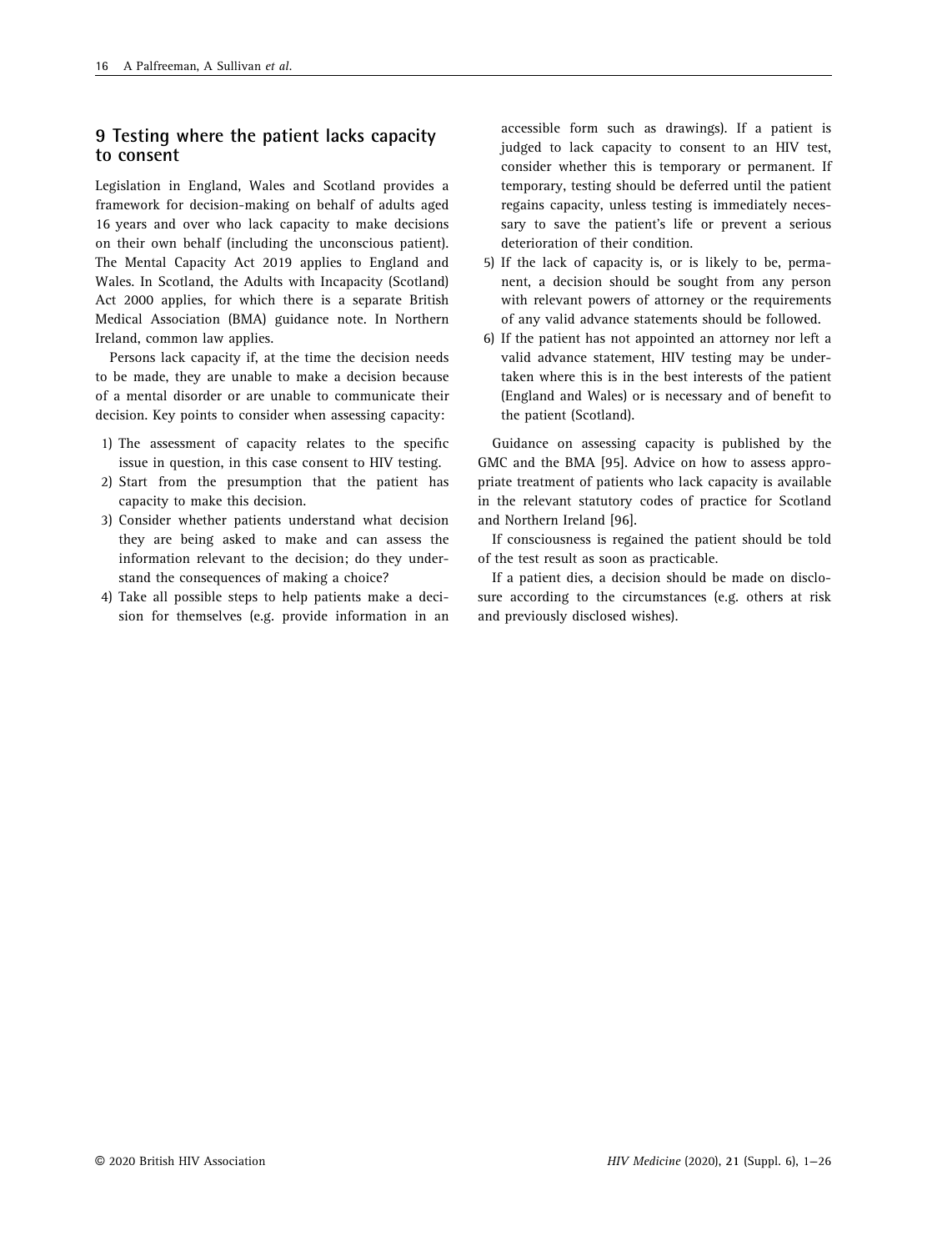### 10 References

- 1 Public Health England. HIV: annual data tables. 2019. Available at: [https://assets.publishing.service.gov.uk/gove](https://assets.publishing.service.gov.uk/government/uploads/system/uploads/attachment_data/file/858559/HIV_in_the_UK_2019_towards_zero_HIV_transmissions_by_2030.pdf) [rnment/uploads/system/uploads/attachment\\_data/file/](https://assets.publishing.service.gov.uk/government/uploads/system/uploads/attachment_data/file/858559/HIV_in_the_UK_2019_towards_zero_HIV_transmissions_by_2030.pdf) 858559/HIV in the UK 2019 towards zero HIV tra [nsmissions\\_by\\_2030.pdf](https://assets.publishing.service.gov.uk/government/uploads/system/uploads/attachment_data/file/858559/HIV_in_the_UK_2019_towards_zero_HIV_transmissions_by_2030.pdf) (accessed June 2020).
- 2 Department of Health and Social Care. Health Secretary announces goal to end HIV transmissions by 2030. 2019. Available at: [https://www.gov.uk/government/news/health](https://www.gov.uk/government/news/health-secretary-announces-goal-to-end-hiv-transmissions-by-2030)[secretary-announces-goal-to-end-hiv-transmissions-by-2030](https://www.gov.uk/government/news/health-secretary-announces-goal-to-end-hiv-transmissions-by-2030) (accessed November 2019).
- 3 Walensky RP, Weinstein MC, Kimmel AD et al. Routine human immunodeficiency virus testing: an economic evaluation of current guidelines. Am J Med 2005; 118: 292–300.
- 4 Graves N, Walker DG, McDonald AM et al. Would universal antenatal screening for HIV infection be cost-effective in a setting of very low prevalence? Modelling the data for Australia. J Infect Dis 2004; 190: 166–174.
- 5 General Medical Council. Consent: patients and doctors making decisions together (under review). 2018. Available at: [https://www.gmc-uk.org/ethical-guidance/ethical-guidance](https://www.gmc-uk.org/ethical-guidance/ethical-guidance-for-doctors/consent)[for-doctors/consent](https://www.gmc-uk.org/ethical-guidance/ethical-guidance-for-doctors/consent) (accessed November 2019).
- 6 GRADE Working Group. Grading the quality of evidence and the strength of recommendations. Available at: [www.](http://www.gradeworkinggroup.org/intro.htm) [gradeworkinggroup.org/intro.htm](http://www.gradeworkinggroup.org/intro.htm) (accessed November 2019).
- 7 Guyatt GH, Oxman AD, Kunz R et al. Going from evidence to recommendations. BMJ 2008; 336: 1049–1051.
- 8 UNAIDS. UNAIDS data 2018. 2018. Available at: [https://](https://www.unaids.org/sites/default/files/media_asset/unaids-data-2018_en.pdf) [www.unaids.org/sites/default/files/media\\_asset/unaids-data-](https://www.unaids.org/sites/default/files/media_asset/unaids-data-2018_en.pdf)[2018\\_en.pdf](https://www.unaids.org/sites/default/files/media_asset/unaids-data-2018_en.pdf) (accessed July 2020).
- 9 Public Health England. Bloodborne infections in blood, tissue and organ donors (BIBD): guidance, data and analysis. 2014. Available at: [https://www.gov.uk/government/collections/](https://www.gov.uk/government/collections/bloodborne-infections-in-blood-and-tissue-donors-bibd-guidance-data-and-analysis) [bloodborne-infections-in-blood-and-tissue-donors-bibd](https://www.gov.uk/government/collections/bloodborne-infections-in-blood-and-tissue-donors-bibd-guidance-data-and-analysis)[guidance-data-and-analysis](https://www.gov.uk/government/collections/bloodborne-infections-in-blood-and-tissue-donors-bibd-guidance-data-and-analysis) (accessed November 2019).
- 10 Public Health England. Prevalence of HIV infection in the UK in 2018. 2019. Available at: [https://assets.publishing.se](https://assets.publishing.service.gov.uk/government/uploads/system/uploads/attachment_data/file/843766/hpr3919_hiv18.pdf) [rvice.gov.uk/government/uploads/system/uploads/attachme](https://assets.publishing.service.gov.uk/government/uploads/system/uploads/attachment_data/file/843766/hpr3919_hiv18.pdf) [nt\\_data/file/843766/hpr3919\\_hiv18.pdf](https://assets.publishing.service.gov.uk/government/uploads/system/uploads/attachment_data/file/843766/hpr3919_hiv18.pdf) (accessed November 2019).
- 11 Public Health England. Progress towards ending the HIV epidemic in the United Kingdom 2018 report. 2019. Available at: [https://assets.publishing.service.gov.uk/gove](https://assets.publishing.service.gov.uk/government/uploads/system/uploads/attachment_data/file/821273/Progress_towards_ending_the_HIV_epidemic_in_the_UK.pdf) [rnment/uploads/system/uploads/attachment\\_data/file/](https://assets.publishing.service.gov.uk/government/uploads/system/uploads/attachment_data/file/821273/Progress_towards_ending_the_HIV_epidemic_in_the_UK.pdf) [821273/Progress\\_towards\\_ending\\_the\\_HIV\\_epidemic\\_in\\_](https://assets.publishing.service.gov.uk/government/uploads/system/uploads/attachment_data/file/821273/Progress_towards_ending_the_HIV_epidemic_in_the_UK.pdf) the UK.pdf (accessed November 2019).
- 12 Paltiel AD, Weinstein MC, Kimmel AD et al. Expanded screening for HIV in the United States–an analysis of costeffectiveness. N Engl J Med 2005; 352: 586–595.
- 13 National Institute for Health and Care Excellence. HIV testing: increasing uptake among people who may have undiagnosed HIV. Clinical guideline [NG60]. 2016. Available at:<https://www.nice.org.uk/guidance/ng60> (accessed November 2019).
- 14 Leber W, McMullen H, Anderson J et al. Promotion of rapid testing for HIV in primary care (RHIVA2): a clusterrandomised controlled trial. Lancet HIV 2015; 2: e229–e235.
- 15 Baggaley RF, Irvine MA, Leber W et al. Cost-effectiveness of screening for HIV in primary care: a health economics modelling analysis. Lancet HIV 2017; 4: e465–e474.
- 16 Lucas A, Armbruster B. The cost-effectiveness of expanded HIV screening in the United States. AIDS 2013; 27: 795–801.
- 17 Gray RT, Prestage GP, Down I et al. Increased HIV testing will modestly reduce HIV incidence among gay men in NSW and would be acceptable if HIV testing becomes convenient. PLoS One 2013; 8: e55449.
- 18 Hutchinson AB, Farnham PG, Sansom SL et al. Costeffectiveness of frequent HIV testing of high-risk populations in the United States. J Acquir Immune Defic Syndr 2016; 71: 323–330.
- 19 Wilson DP, Heymer KJ, Anderson J et al. Sex workers can be screened too often: a cost-effectiveness analysis in Victoria, Australia. Sex Transm Infect 2010; 86: 117–125.
- 20 Clutterbuck D, Asboe D, Barber T et al. United Kingdom national guideline on the sexual health care of men who have sex with men. Int J STD AIDS 2016; 2018: 956462417746897.
- 21 Centers for Disease Control and Prevention (CDC). Preexposure prophylaxis for the prevention of HIV infection in the United States – 2014 clinical practice guideline. 2014. Available at: [https://www.cdc.gov/hiv/pdf/risk/prep/cdc-hiv](https://www.cdc.gov/hiv/pdf/risk/prep/cdc-hiv-prep-guidelines-2017.pdf)[prep-guidelines-2017.pdf](https://www.cdc.gov/hiv/pdf/risk/prep/cdc-hiv-prep-guidelines-2017.pdf) (accessed November 2019).
- 22 Read TR, Hocking JS, Bradshaw CS et al. Provision of rapid HIV tests within a health service and frequency of HIV testing among men who have sex with men: randomised controlled trial. BMJ 2013; 347: f5086.
- 23 Solomon MM, Mayer KH, Glidden DV et al. Syphilis predicts HIV incidence among men and transgender women who have sex with men in a preexposure prophylaxis trial. Clin Infect Dis 2014; 59: 1020–1026.
- 24 Harte D, Mercey D, Jarman J, Benn P. Is the recall of men who have sex with men (MSM) diagnosed as having bacterial sexually transmitted infections (STIs) for rescreening a feasible and effective strategy? Sex Transm Infect 2011; 87: 577–582.
- 25 Public Health England. HIV Testing in England: 2017 report. 2017. Available at: [https://assets.publishing.service.](https://assets.publishing.service.gov.uk/government/uploads/system/uploads/attachment_data/file/759270/HIV_testing_in_England_2017_report.pdf) [gov.uk/government/uploads/system/uploads/attachment\\_da](https://assets.publishing.service.gov.uk/government/uploads/system/uploads/attachment_data/file/759270/HIV_testing_in_England_2017_report.pdf) [ta/file/759270/HIV\\_testing\\_in\\_England\\_2017\\_report.pdf](https://assets.publishing.service.gov.uk/government/uploads/system/uploads/attachment_data/file/759270/HIV_testing_in_England_2017_report.pdf) (accessed June 2020).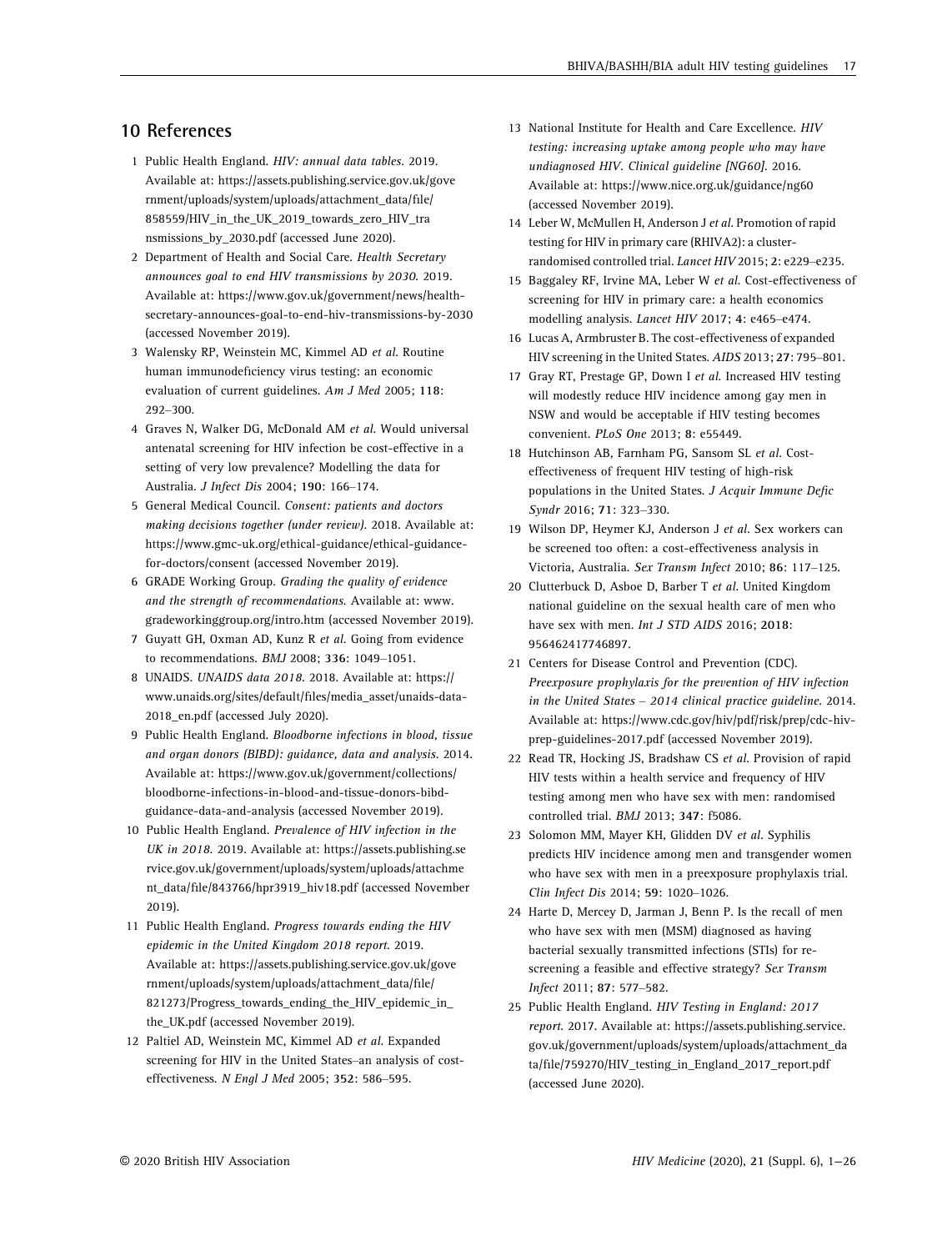- 26 McCormack S, Dunn DT, Desai M et al. Pre-exposure prophylaxis to prevent the acquisition of HIV-1 infection (PROUD): effectiveness results from the pilot phase of a pragmatic open-label randomised trial. Lancet 2016; 387: 53–60.
- 27 Molina J, Capitant C, Spire B et al. On-demand preexposure prophylaxis in men at high risk for HIV-1 infection. N Engl J Med 2015; 373: 2237–2246.
- 28 Jamil MS, Prestage G, Fairley CK et al. Effect of availability of HIV self-testing on HIV testing frequency in gay and bisexual men at high risk of infection (FORTH): a waitinglist randomised controlled trial. Lancet HIV 2017; 4: e241–e250.
- 29 Whitlock G, Duke O, Nwokolo N, McOwan A. Active recall of high-risk msm by text message. Sex Transm Infect 2015; 91 (Suppl 1): A72.
- 30 Bourne C, Knight V, Guy R et al. Short message service reminder intervention doubles sexually transmitted infection/HIV re-testing rates among men who have sex with men. Sex Transm Infect 2011; 87: 229–231.
- 31 Desai M, Woodhall SC, Nardone A et al. Active recall to increase HIV and STI testing: a systematic review. Sex Transm Infect 2015; 91: 314–323.
- 32 Estem KS, Catania J, Klausner JD. HIV self-testing: a review of current implementation and fidelity. Curr HIV/AIDS Rep 2016; 13: 107–115.
- 33 Brown AE, Mohammed H, Ogaz D et al. Fall in new HIV diagnoses among men who have sex with men (MSM) at selected London sexual health clinics since early 2015: testing or treatment or pre-exposure prophylaxis (PrEP)? Euro Surveill 2017; 22: 30553.
- 34 Paul-Erlich-Institut. HIV self-tests. 2019. Available at: [https://www.pei.de/EN/in-vitro-diagnostics/hiv-self-testing](https://www.pei.de/EN/in-vitro-diagnostics/hiv-self-testing-content.html)[content.html](https://www.pei.de/EN/in-vitro-diagnostics/hiv-self-testing-content.html) (accessed November 2019).
- 35 Public Health England. HIV testing and self-testing information update November 2015. 2015. Available at: [https://assets.publishing.service.gov.uk/government/uploads/](https://assets.publishing.service.gov.uk/government/uploads/system/uploads/attachment_data/file/572798/HIV_Self-Testing_PHE_Position_v13_-_Nov_15_updated.pdf) [system/uploads/attachment\\_data/file/572798/HIV\\_Self-Te](https://assets.publishing.service.gov.uk/government/uploads/system/uploads/attachment_data/file/572798/HIV_Self-Testing_PHE_Position_v13_-_Nov_15_updated.pdf) [sting\\_PHE\\_Position\\_v13\\_-\\_Nov\\_15\\_updated.pdf](https://assets.publishing.service.gov.uk/government/uploads/system/uploads/attachment_data/file/572798/HIV_Self-Testing_PHE_Position_v13_-_Nov_15_updated.pdf) (accessed November 2019).
- 36 Carballo-Dieguez A, Frasca T, Dolezal C et al. Will gay and bisexually active men at high risk of infection use over-the-counter rapid HIV tests to screen sexual partners? J Sex Res 2012; 49: 379–387.
- 37 Witzel T, Weatherburn P, Burns A et al. What role does HIV self-testing (HIV-ST) have for men who have sex with men (MSM) in the UK? Testing needs, social norms & biological citizenship. International AIDS Conference. July 2016. Durban, South Africa.
- 38 World Health Organization. Guidelines on HIV selftesting and partner notification. 2016. Available at:

[http://apps.who.int/iris/bitstream/handle/10665/251655/](http://apps.who.int/iris/bitstream/handle/10665/251655/9789241549868-eng.pdf;jsessionid=A05D4B56BBABED6DEFA72631A88C73FD?sequence=1) [9789241549868-eng.pdf;jsessionid=A05D4B56BB](http://apps.who.int/iris/bitstream/handle/10665/251655/9789241549868-eng.pdf;jsessionid=A05D4B56BBABED6DEFA72631A88C73FD?sequence=1) [ABED6DEFA72631A88C73FD?sequence=1](http://apps.who.int/iris/bitstream/handle/10665/251655/9789241549868-eng.pdf;jsessionid=A05D4B56BBABED6DEFA72631A88C73FD?sequence=1) (accessed November 2019).

- 39 Figueroa C, Johnson C, Verster A, Baggaley R. Attitudes and acceptability on HIV self-testing among key populations: a literature review. AIDS Behav 2015; 19: 1949–1965.
- 40 Johnson CC, Kennedy C, Fonner V et al. Examining the effects of HIV self-testing compared to standard HIV testing services: a systematic review and meta-analysis. J Int AIDS Soc 2017; 20: 21594.
- 41 Frye V, Wilton L, Hirshfield S et al. "Just because it's out there, people aren't going to use it." HIV self-testing among young, black MSM, and transgender women. AIDS Patient Care STDS 2015; 29: 617–624.
- 42 European Centre for Disease Prevention and Control. Public health guidance on HIV, hepatitis B and C testing in the EU/ EEA An integrated approach. 2018. Available at: [https://](https://www.ecdc.europa.eu/sites/portal/files/documents/hiv-hep-testing-guidance.pdf) [www.ecdc.europa.eu/sites/portal/files/documents/hiv-hep-te](https://www.ecdc.europa.eu/sites/portal/files/documents/hiv-hep-testing-guidance.pdf) [sting-guidance.pdf](https://www.ecdc.europa.eu/sites/portal/files/documents/hiv-hep-testing-guidance.pdf) (accessed November 2019).
- 43 Brady M. Self-testing for HIV: initial experience of the UK's first kit. 2017. Available at: [https://www.bhiva.org/file/](https://www.bhiva.org/file/DkypjlwQLInTc/MichaelBrady.pdf) [DkypjlwQLInTc/MichaelBrady.pdf](https://www.bhiva.org/file/DkypjlwQLInTc/MichaelBrady.pdf) (accessed November 2019).
- 44 Patel AV, Abrams SM, Gaydos CA et al. Increasing HIV testing engagement through provision of home HIV selftesting kits for patients who decline testing in the emergency department: a pilot randomisation study. Sex Transm Infect 2019; 95: 358–360.
- 45 Public Health England. National HIV self-sampling service November 2017 to October 2018. 2019. Available at: [https://](https://assets.publishing.service.gov.uk/government/uploads/system/uploads/attachment_data/file/789793/national_HIV_self_sampling_service_november_2017_to_october_2018.pdf) [assets.publishing.service.gov.uk/government/uploads/system/](https://assets.publishing.service.gov.uk/government/uploads/system/uploads/attachment_data/file/789793/national_HIV_self_sampling_service_november_2017_to_october_2018.pdf) [uploads/attachment\\_data/file/789793/national\\_HIV\\_self\\_sa](https://assets.publishing.service.gov.uk/government/uploads/system/uploads/attachment_data/file/789793/national_HIV_self_sampling_service_november_2017_to_october_2018.pdf) [mpling\\_service\\_november\\_2017\\_to\\_october\\_2018.pdf](https://assets.publishing.service.gov.uk/government/uploads/system/uploads/attachment_data/file/789793/national_HIV_self_sampling_service_november_2017_to_october_2018.pdf) (accessed November 2019).
- 46 Elliot E, Rossi M, McCormack S, McOwan A. Identifying undiagnosed HIV in men who have sex with men (MSM) by offering HIV self-sampling via online gay social media: a service evaluation. Sex Trans Infect 2016; 92: 470–473.
- 47 Page M, Atabani SF, Wood M et al. Dried blood spot and mini-tube blood sample collection kits for postal HIV testing services: a comparative review of successes in a real-world setting. Sex Transm Infect 2019; 95: 43–45.
- 48 Sulat J, Prabandari Y, Sanusi R et al. The impacts of community-based HIV testing and counselling on testing uptake: a systematic review. J Health Res 2018; 32: 152–163.
- 49 Weidle PJ, Lecher S, Botts LW et al. HIV testing in community pharmacies and retail clinics: a model to expand access to screening for HIV infection. J Am Pharm Assoc 2014; 54: 486–492.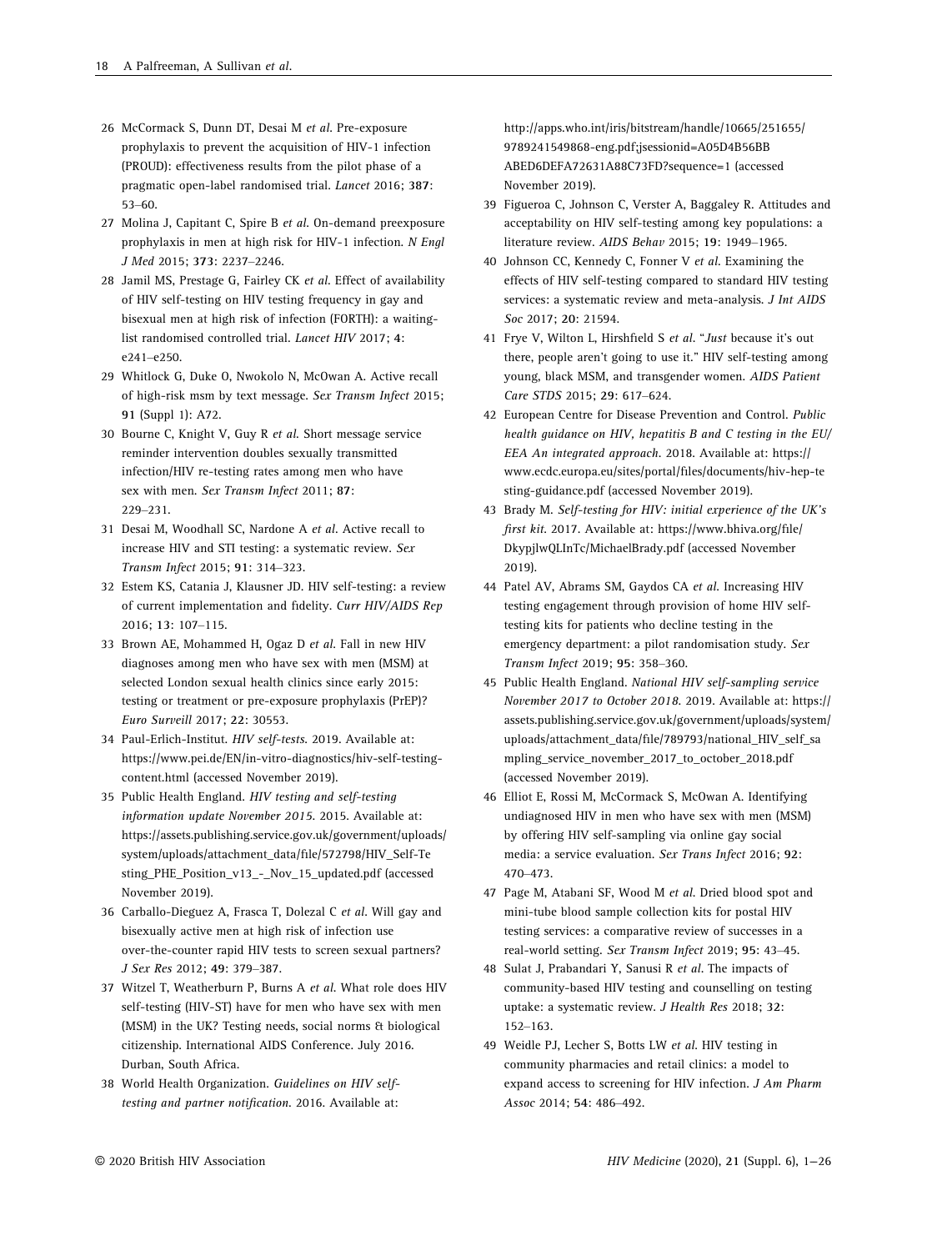- 50 Lecher SL, Shrestha RK, Botts LW et al. Cost analysis of a novel HIV testing strategy in community pharmacies and retail clinics. J Am Pharm Assoc 2015; 55: 488–492.
- 51 Reyes-Uruena J, Breveglieri M, Furegato M et al. Heterogeneity of community-based voluntary counselling and testing service for HIV in Europe: the HIV-COBATEST survey. Int J STD AIDS 2017; 28: 28–38.
- 52 Qvist T, Cowan SA, Graugaards C, Helleberg M. High linkage to care in a community-based rapid HIV testing and counseling project among men who have sex with men in Copenhagen. Sex Transm Dis 2014; 41: 209–214.
- 53 Choko AT, Nanfuka M, Birungi J et al. A pilot trial of peerbased distribution of HIV self-test kits among fishermen in Bulisa. Uganda. PLoS One 2018; 13: e0208191.
- 54 Chan SY, Hill-Tout R, Rodgers M, Cormack I. Acceptance of HIV testing in medical inpatients: a local acceptability study. Int J STD AIDS 2011; 22: 187–189.
- 55 Drayton R, Keane F, Prentice E. Patients' attitudes towards increasing the offer of HIV testing in primary and secondary care. Int J STD AIDS 2010; 21: 563–566.
- 56 Ellis J, Hempling M, Zielicka-Hardy A et al. Routine opt-out HIV testing in the emergency department: feasible and acceptable. HIV Med 2015; 16 (Suppl 2): 12–77 (Abstract P120).
- 57 Gennotte AF, Semaille P, Ellis C et al. Feasibility and acceptability of HIV screening through the use of rapid tests by general practitioners in a Brussels area with a substantial African community. HIV Med 2013; 14 (Suppl 3): 57–60.
- 58 Henriquez-Camacho C, Villafuerte-Gutierrez P, Pérez-Molina JA et al. Opt out screening strategy for HIV infection among patients attending emergency departments; systematic review and meta-analysis. HIV Med 2017; 18: 419–429.
- 59 Mody N, Perry N, Richardson D et al. Brighton HIV Testing Steering Group. Routine HIV testing in acute hospital admissions. HIV Med 2016; 17: 634.
- 60 Public Health England. Progress towards ending the HIV epidemic in the United Kingdom 2018 report – appendix. 2018. Available at: [https://assets.publishing.service.gov.uk/](https://assets.publishing.service.gov.uk/government/uploads/system/uploads/attachment_data/file/769001/HIV_annual_report_2018_-_Appendix_101218.pdf) [government/uploads/system/uploads/attachment\\_data/file/](https://assets.publishing.service.gov.uk/government/uploads/system/uploads/attachment_data/file/769001/HIV_annual_report_2018_-_Appendix_101218.pdf) [769001/HIV\\_annual\\_report\\_2018\\_-\\_Appendix\\_101218.pdf](https://assets.publishing.service.gov.uk/government/uploads/system/uploads/attachment_data/file/769001/HIV_annual_report_2018_-_Appendix_101218.pdf) (accessed November 2019).
- 61 Palfreeman A, Nyatsanza F, Farn H et al. HIV testing for acute medical admissions: evaluation of a pilot study in Leicester, England. Sex Transm Infect 2013; 89: 308–310.
- 62 Brady M, Howells W, James C et al. HIV self-testing: feasibility and acceptability of a large scale national service. HIV Med 2017; 18(Suppl S1): 3–13 (Abstract 07).
- 63 d'Almeida KW, Kierzek G, de Truchis P et al. Emergency Department HIV-Screening Group. Modest public health impact of non-targeted human immunodeficiency virus

screening in 29 emergency departments. Arch Intern Med 2012; 172: 12–20.

- 64 De Coster DA, Sivalokanathan S, Sornum A, Kegg S. HIV testing of acute medical admissions – any sign of progress? HIV Med 2015; 16 (Suppl 2): 12–77 (Abstract P148).
- 65 Cropp A. Is the acute medical unit (AMU) the right place for HIV testing? A real life look. HIV Med 2015; 16 (Suppl 2): 12–77 (Abstract P147).
- 66 Elgalib A, Fidler S, Sabapathy K. Hospital-based routine HIV testing in high-income countries: a systematic literature review. HIV Med 2018; 19: 195–205.
- 67 Rayment M, Rae C, Ghooloo F et al. Routine HIV testing in the emergency department: tough lessons in sustainability. HIV Med 2013; 14 (Suppl 3): 6–9.
- 68 Rayment M, Rae C, Sullivan A et al. Routine HIV testing on an acute admissions unit (AAU) feasible and affordable but a challenge to sustain. HIV Med 2015; 16(Suppl 2): 48. (Abstract P113).
- 69 Brady M, Nardone A, Buenaventura E et al. Acceptability of home HIV sampling and testing: a user survey. HIV Med 2014; 15(Suppl 3): 89 (Abstract P230).
- 70 Ellis S, Graham L, Price D, Ong E. Offering HIV testing in an acute medical admissions unit. HIV Med 2011; 12 (Suppl 1): 14–86 (Abstract P137).
- 71 Delaney KP, Hanson DL, Masciotra S et al. Time until emergence of HIV test reactivity following infection with HIV-1: implications for interpreting test results and retesting after exposure. Clin Infect Dis 2017; 64: 53–59.
- 72 Centers for Disease Control and Prevention. Laboratory testing for the diagnosis of HIV infection: updated recommendations. 2014. Available at: [http://dx.doi.org/10.](http://dx.doi.org/10.15620/cdc.23447) [15620/cdc.23447](http://dx.doi.org/10.15620/cdc.23447) (accessed November 2019).
- 73 Gökengin D, Geretti AM, Begovac J et al. 2014 European Guideline on HIV testing. Int J STD AIDS 2014; 25: 695–704.
- 74 Public Health England. HIV screening and confirmation. UK Standards for Microbiology Investigations. 2017. Available at: [https://www.gov.uk/government/publications/smi-v-11](https://www.gov.uk/government/publications/smi-v-11-anti-hiv-screening) [anti-hiv-screening](https://www.gov.uk/government/publications/smi-v-11-anti-hiv-screening) (accessed November 2019).
- 75 Taylor D, Durigon M, Davis H et al. Probability of a falsenegative HIV antibody test result during the window period: a tool for pre- and post-test counselling. Int J STD AIDS 2015; 26: 215–224.
- 76 British HIV Association/British Association for HIV and Sexual Health. BHIVA/BASHH guidelines on the use of HIV pre-exposure prophylaxis (PrEP) 2018. 2018. Available at: [https://www.bhiva.org/file/5b729cd592060/2018-PrEP-](https://www.bhiva.org/file/5b729cd592060/2018-PrEP-Guidelines.pdf)[Guidelines.pdf](https://www.bhiva.org/file/5b729cd592060/2018-PrEP-Guidelines.pdf) (accessed November 2019).
- 77 Alvarez-Del Arco D, Monge S, Rivero-Montesdeoca Y et al. Implementing and expanding HIV testing in immigrant populations in Europe: comparing guideline's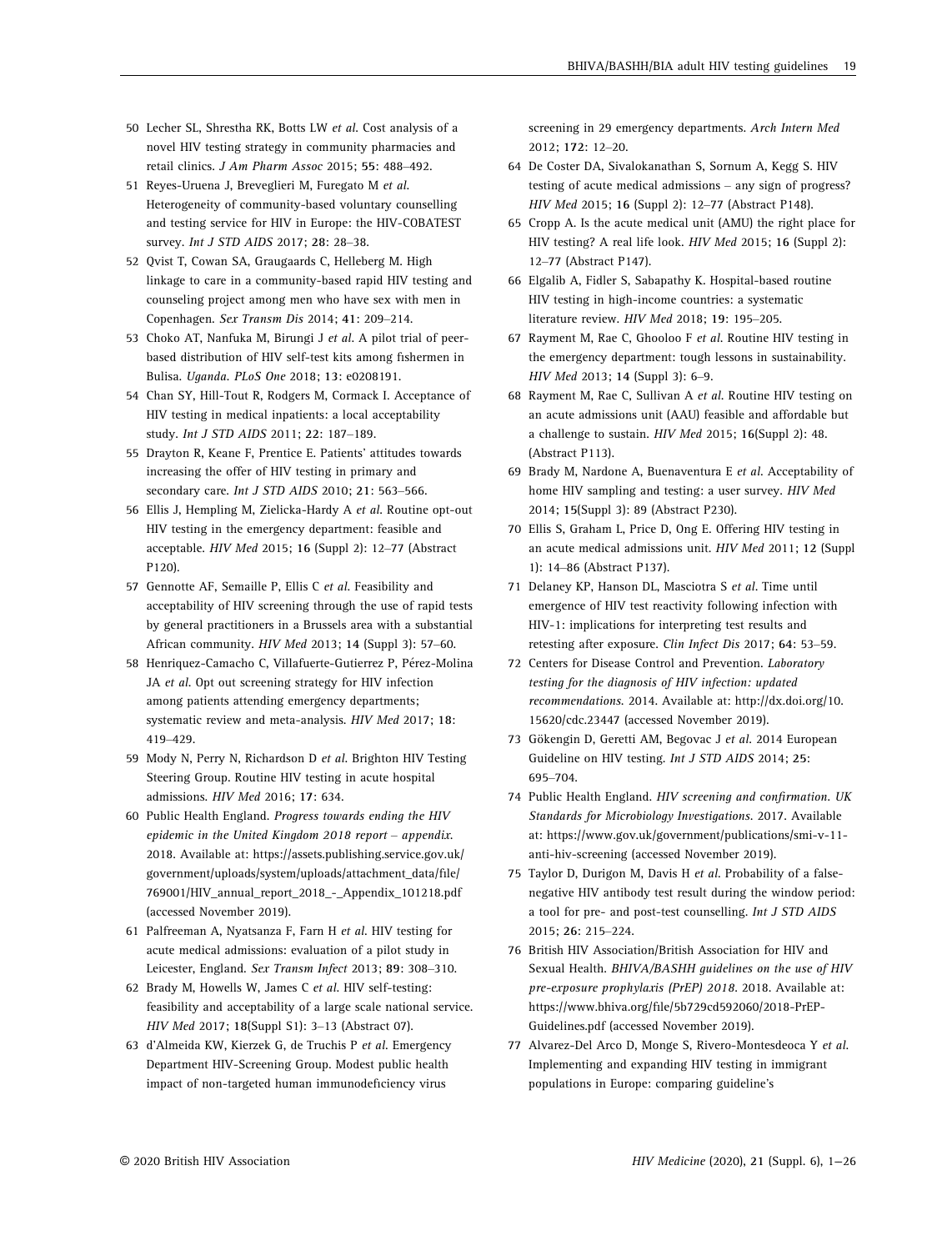recommendations and expert's opinions. Enferm Infecc Microbiol Clin 2017; 35: 47–51.

- 78 Flowers P, Knussen C, Li J, McDaid L. Has testing been normalized? An analysis of changes in barriers to HIV testing among men who have sex with men between 2000 and 2010 in Scotland, UK. HIV Med 2013; 14: 92–98.
- 79 Hoyos J, Fernandez-Balbuena S, de la Fuente L et al. Never tested for HIV in Latin-American migrants and Spaniards: prevalence and perceived barriers. J Int AIDS Soc 2013; 16: 18560.
- 80 Seedat F, Hargreaves S, Friedland JS. Engaging new migrants in infectious disease screening: a qualitative semistructured interview study of UK migrant community health-care leads. PLoS One 2014; 9: e108261.
- 81 Lazzarini Z, Galletly CL, Mykhalovskiy E et al. Criminalization of HIV transmission and exposure: research and policy agenda. Am J Public Health 2013; 103: 1350–1353.
- 82 Scheim AI, Travers R. Barriers and facilitators to HIV and sexually transmitted infections testing for gay, bisexual, and other transgender men who have sex with men. AIDS Care 2017; 29: 990–995.
- 83 Davies C, Gompels M, May M. Public and healthcare practitioner attitudes towards HIV testing: review of evidence from the United Kingdom (UK). Int STD Res Rev 2015; 3: 91–112.
- 84 Public Health England. HIV in the UK 2016 report. 2016. Available at: [https://assets.publishing.service.gov.uk/gove](https://assets.publishing.service.gov.uk/government/uploads/system/uploads/attachment_data/file/602942/HIV_in_the_UK_report.pdf) [rnment/uploads/system/uploads/attachment\\_data/file/602942/](https://assets.publishing.service.gov.uk/government/uploads/system/uploads/attachment_data/file/602942/HIV_in_the_UK_report.pdf) [HIV\\_in\\_the\\_UK\\_report.pdf](https://assets.publishing.service.gov.uk/government/uploads/system/uploads/attachment_data/file/602942/HIV_in_the_UK_report.pdf) (accessed November 2019).
- 85 British HIV Association. BHIVA guidelines for the management of HIV in pregnancy and postpartum 2018. 2019. Available at: [https://www.bhiva.org/pregnancy-guide](https://www.bhiva.org/pregnancy-guidelines) [lines](https://www.bhiva.org/pregnancy-guidelines) (accessed November 2019).
- 86 Thornton AC, Rayment M, Elam G et al. Exploring staff attitudes to routine HIV testing in non-traditional settings: a qualitative study in four healthcare facilities. Sex Transm Infect 2012; 88: 601–606.
- 87 Ong K, Thornton A, Fisher M et al. Estimated cost per HIV infection diagnosed through routine HIV testing offered in acute general medical admission units and general practice settings in England. HIV Med 2016; 17: 247–254.
- 88 Bath R, O'Connell R, Lascar M et al. TestMeEast: a campaign to increase HIV testing in hospitals and to reduce late diagnosis. AIDS Care 2016; 28: 608–611.
- 89 Roy A, Anaraki S, Hardelid P et al. Universal HIV testing in London tuberculosis clinics: a cluster randomised controlled trial. Eur Respir J 2013; 41: 627–634.
- 90 Public Health England. Tuberculosis in England: quarterly reports. 2020. Available at: [https://www.gov.uk/gove](https://www.gov.uk/governmrefent/statistics/tuberculosis-in-england-quarterly-reports) [rnmrefent/statistics/tuberculosis-in-england-quarterly-re](https://www.gov.uk/governmrefent/statistics/tuberculosis-in-england-quarterly-reports) [ports](https://www.gov.uk/governmrefent/statistics/tuberculosis-in-england-quarterly-reports) (accessed September 2020).
- 91 Pillay K, Gardner M, Gould A et al. Long term effect of primary health care training on HIV testing: a quasiexperimental evaluation of the Sexual Health in Practice (SHIP) intervention. PLoS One 2018; 13: e0199891.
- 92 Rayment M, Thornton A, Mandalia S et al.; HINTS Study Group. HIV testing in non-traditional settings – the HINTS study: a multi-centre observational study of feasibility and acceptability. PLoS One 2012; 7: e39530.
- 93 Bailey AC, Dean G, Hankins M, Fisher M. Attending an STI Foundation course increases chlamydia testing in primary care, but not HIV testing. Int J STD AIDS 2008; 19: 633–634.
- 94 Bath R, Ahmad K, Orkin C. Routine HIV testing within the emergency department of a major trauma centre: a pilot study. HIV Med 2015; 16: 326–328.
- 95 British Medical Association. 6. Adults who lack capacity. 2018. Available at: [https://www.bma.org.uk/advice/](https://www.bma.org.uk/advice/employment/ethics/consent/consent-tool-kit/6-adults-who-lack-capacity) [employment/ethics/consent/consent-tool-kit/6-adults-who](https://www.bma.org.uk/advice/employment/ethics/consent/consent-tool-kit/6-adults-who-lack-capacity)[lack-capacity](https://www.bma.org.uk/advice/employment/ethics/consent/consent-tool-kit/6-adults-who-lack-capacity) (accessed November 2019).
- 96 British Medical Association. Mental capacity for adults in Scotland and Northern Ireland. 2018. Available at: [https://](https://www.bma.org.uk/advice/employment/ethics/mental-capacity/mental-capacity-scotland-and-ni) [www.bma.org.uk/advice/employment/ethics/mental-capac](https://www.bma.org.uk/advice/employment/ethics/mental-capacity/mental-capacity-scotland-and-ni) [ity/mental-capacity-scotland-and-ni](https://www.bma.org.uk/advice/employment/ethics/mental-capacity/mental-capacity-scotland-and-ni) (accessed November 2019).
- 97 Goulet JL, Martinello RA, Bathulapalli H et al. STI diagnosis and HIV testing among OEF/OIF/OND veterans. Med Care 2014; 52: 1064–1067.
- 98 Sullivan AK, Raben D, Reekie J et al. Feasibility and effectiveness of indicator condition-guided testing for HIV: results from HIDES I (HIV indicator diseases across Europe study). PLoS One 2013; 8: e52845.
- 99 D'Addario G, Dieterle A, Torhorst J et al. HIV-testing and newly-diagnosed malignant lymphomas. The SAKK 96/90 registration study. Leuk Lymphoma 2003; 44: 133–138.
- 100 LeVoir H, Wexler S, Horn K. Audit of HIV testing in a lymphoma clinic. Sex Transm Infect 2015; 91 (Suppl 1): A42.
- 101 Mosimann V, Cavassini M, Hugli O et al. Patients with AIDS-defining cancers are not universally screened for HIV: a 10-year retrospective analysis of HIV-testing practices in a Swiss university hospital. HIV Med 2014; 15: 631–634.
- 102 Raben D, Sullivan AK, Mocroft A et al. Improving the evidence for indicator condition guided HIV testing in Europe: results from the HIDES II Study - 2012–2015. PLoS One 2019; 14: e0220108.
- 103 Søgaard OS, Lohse N, Østergaard L et al. Morbidity and risk of subsequent diagnosis of HIV: a population based case control study identifying indicator diseases for HIV infection. PLoS One 2012; 7: e32538.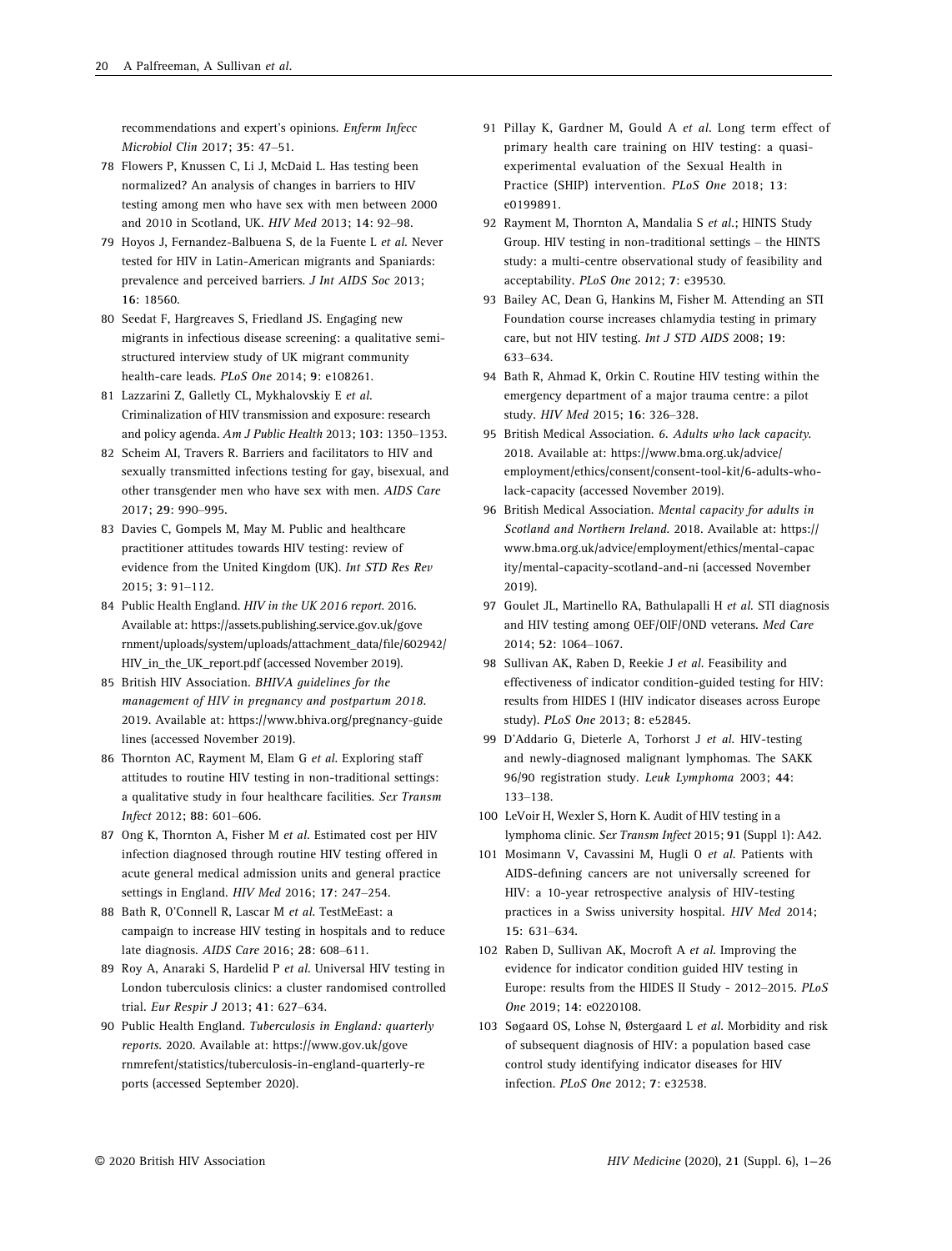- 104 Qureshi NS, Manavi K. The prevalence of HIV among women with high-grade cervical smear abnormalities in Birmingham, United Kingdom: a prospective cohort study. Eur J Obstet Gynecol Reprod Biol 2017; 212: 51–53.
- 105 Armed Forces Health Surveillance Center (AFHSC). Surveillance snapshot: service members with hepatitis B, hepatitis C, and HIV-1, active component, U.S. Armed Forces. MSMR 2011; 18: 23.
- 106 Joore IK, Arts DL, Kruijer MJP et al. HIV indicator condition-guided testing to reduce the number of undiagnosed patients and prevent late presentation in a high-prevalence area: a case-control study in primary care. Sex Transm Infect 2015; 91: 467–472.
- 107 Hsu DTS, Ruf M, O'Shea S et al. Diagnosing HIV infection in patients presenting with glandular fever-like illness in primary care: are we missing primary HIV infection? HIV Med 2013; 14: 60–63.
- 108 Pyziak-Kowalska KA, Kowalska J, Horban A. Rationales for indicator condition-based HIV testing data from the Hospital for Infectious Diseases in Warsaw – one-year observation. HIV AIDS Rev 2017; 3: 191–194.
- 109 Sharvill R, Fernandes A, Allen K, Astin J. Adopting universal testing for HIV in intensive care for patients admitted with severe pneumonia: results from our change in practice. Int J STD AIDS 2016; 28: 88–90.
- 110 Menacho I, Sequeira E, Muns M et al. Comparison of two HIV testing strategies in primary care centres: indicator-condition-guided testing vs. testing of those

with non-indicator conditions. HIV Med 2013; 14 (Suppl 3): 33–37.

- 111 Scognamiglio P, Chiaradia G, De Carli G et al. The potential impact of routine testing of individuals with HIV indicator diseases in order to prevent late HIV diagnosis. BMC Infect Dis 2013; 13: 473.
- 112 Omland LH, Legarth R, Ahlström MG et al. Five-year risk of HIV diagnosis subsequent to 147 hospital-based indicator diseases: a Danish nationwide population-based cohort study. Clin Epidemiol 2016; 8: 333–340.
- 113 Damery S, Nichols L, Holder R et al. Assessing the predictive value of HIV indicator conditions in general practice: a case-control study using the THIN database. Br J Gen Pract 2013; 63: e370–e377.
- 114 Tominski D, Katchanov J, Driesch D et al. The latepresenting HIV-infected patient 30 years after the introduction of HIV testing: spectrum of opportunistic diseases and missed opportunities for early diagnosis. HIV Med 2017; 18: 125–132.
- 115 Wood E, Kerr T, Rowell G et al. Does this adult patient have early HIV infection?: The Rational Clinical Examination systematic review. JAMA 2014; 312: 278–285.
- 116 Girardi E, Scognamiglio P, Sciarrone MR et al. High HIV prevalence in male patients with acute hepatitis A in the Rome metropolitan area, Italy 2002–2008. J Hepatol 2011; 54: 1102–1106.
- 117 Siikamäki HM, Kivelä PS, Sipilä PN et al. Fever in travellers returning from malaria-endemic areas: don't look for malaria only. J Travel Med 2011; 18: 239–244.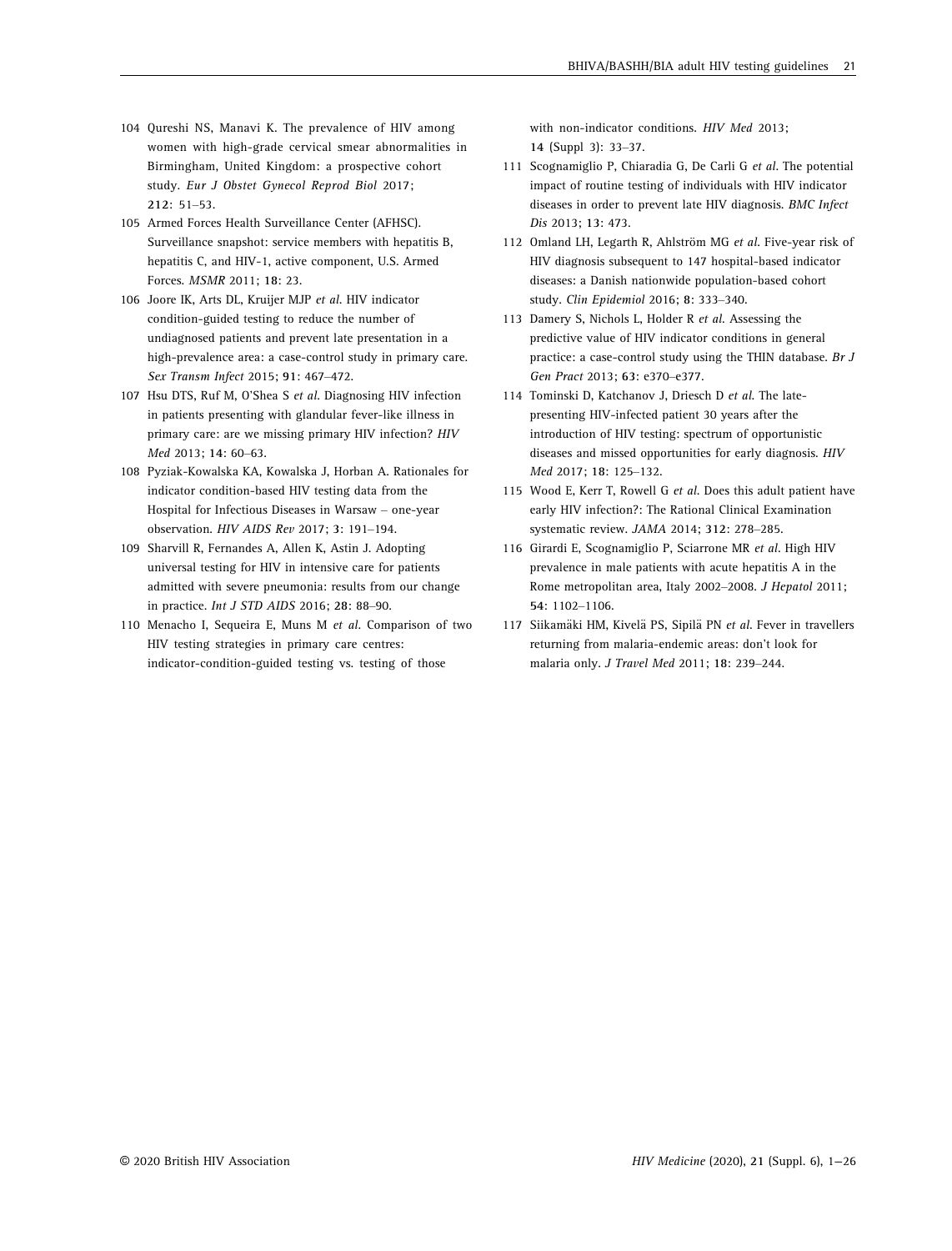### 11 Acknowledgements

The writing group thanks the BHIVA Guidelines Subcommittee (N Gupta [Chair], C van Halsema [Vice-chair], A Bailey, T Barber, D Chadwick, D Churchill, Y Gilleece, A Grant, S Khoo, A Maxwell, S Parry, A Pozniak, M Rattue, I Reeves, H Taha, J Thornhill and A Winston), the BASHH Clinical Effectiveness Group (M Kingston [Chair], A Apoola, H Fifer, S Flew, A Grant, D Grover, N Medland, K Radcliffe, C Saxon and C Tipple) and BIA for review of the guidelines and helpful comments.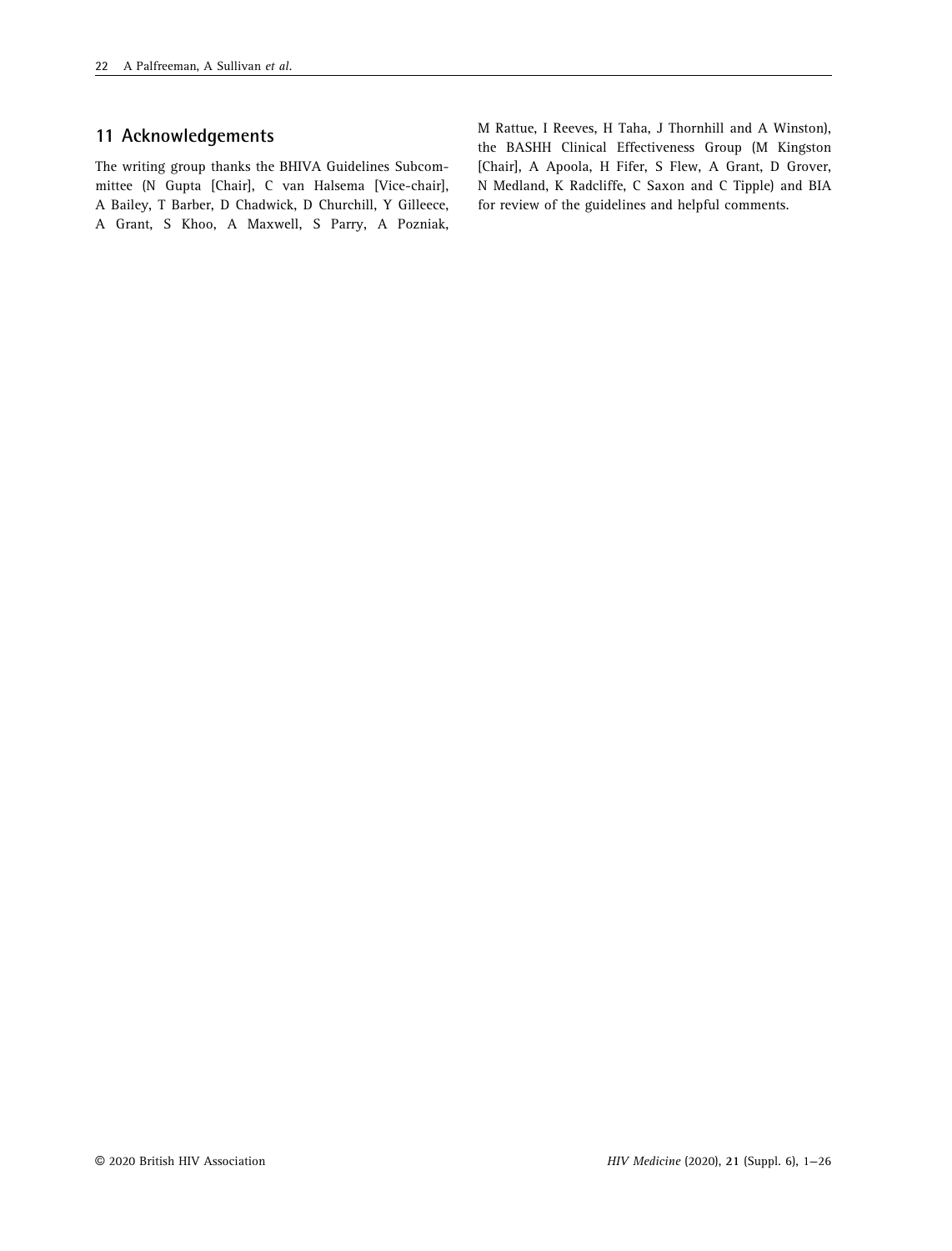|              | 12 List of abbreviations                      | 1g          | Immunoglobulin                                    |
|--------------|-----------------------------------------------|-------------|---------------------------------------------------|
| <b>AIDS</b>  | Acquired immunodeficiency syndrome            | IQR         | Interquartile range                               |
| ART          | Antiretroviral therapy                        | MSM         | Men who have sex with men                         |
| BASHH        | British Association for Sexual Health and HIV | MT          | Mini-tube                                         |
| BHIVA        | <b>British HIV Association</b>                | <b>NICE</b> | National Institute for Health and Care Excellence |
| BIA          | <b>British Infection Association</b>          | PHE         | Public Health England                             |
| BMA          | <b>British Medical Association</b>            | <b>POCT</b> | Point-of-care test                                |
| <b>CHIVA</b> | Children's HIV Association                    | PrEP        | Pre-exposure prophylaxis                          |
| CI.          | Confidence interval                           | <b>PWID</b> | People who inject drugs                           |
| <b>DBS</b>   | Dried blood spot                              | QALY        | Quality-adjusted life year                        |
| <b>FDA</b>   | Food and Drug Administration                  | STI         | Sexually transmitted infection                    |
| GBL          | Gamma butyrolactone                           | TasP        | Treatment as prevention                           |
| GHB          | Gamma hydroxybutyrate                         | TB          | Tuberculosis                                      |
| GMC          | General Medical Council                       | UK-CAB      | Community Advisory Board                          |
| <b>HIV</b>   | Human immunodeficiency virus                  |             |                                                   |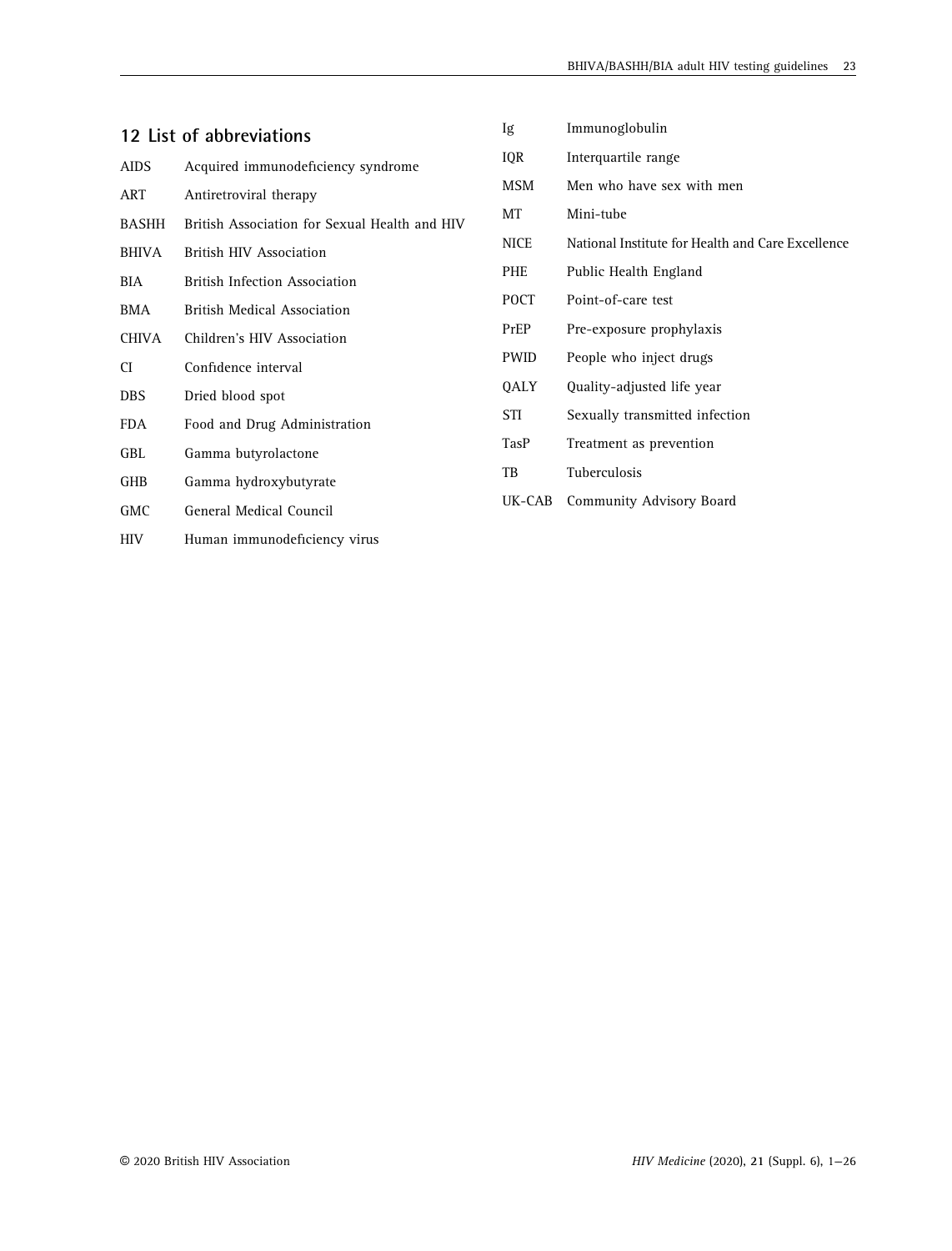Table A1 AIDS-defining conditions in people living with HIV

| Category               | Condition                                                                                                                                                                                                                                                                                                                      | Indicator                                                                                     |
|------------------------|--------------------------------------------------------------------------------------------------------------------------------------------------------------------------------------------------------------------------------------------------------------------------------------------------------------------------------|-----------------------------------------------------------------------------------------------|
| Neoplasm               | Cervical cancer<br>Non-Hodgkin lymphoma                                                                                                                                                                                                                                                                                        | Sexually<br>infectio<br>Malignan                                                              |
| Bacterial<br>infection | Kaposi's sarcoma<br>Mycobacterium tuberculosis, pulmonary or extrapulmonary<br>Mycobacterium avium complex or Mycobacterium kansasii,<br>disseminated or extrapulmonary<br>Mycobacterium, other species or unidentified species,<br>disseminated or extrapulmonary<br>Pneumonia, recurrent (two or more episodes in 12 months) | Anal cand<br>Cervical o<br>Herpes zo<br>Hepatitis<br>or chro<br>Unexplair<br>lympha           |
| Viral infection        | Salmonella septicaemia, recurrent<br>Cytomegalovirus retinitis<br>Cytomegalovirus, other (except liver, spleen, glands)<br>Herpes simplex, $ulcer(s) > 1$ month/bronchitis/pneumonitis<br>Progressive multifocal leukoencephalopathy                                                                                           | Mononuc<br>illness<br>Communi<br>pneum                                                        |
| Parasitic<br>infection | Cerebral toxoplasmosis<br>Cryptosporidiosis diarrhoea, >1 month<br>Isosporiasis, >1 month<br>Atypical disseminated leishmaniasis<br>Reactivation of American trypanosomiasis<br>(meningoencephalitis or myocarditis)                                                                                                           | Unexplair<br>leukoc<br>thromb<br>lasting<br>Seborrho<br>exanth                                |
| Fungal<br>infection    | Pneumocystis carinii pneumonia<br>Candidiasis, oesophageal<br>Candidiasis, bronchial/tracheal/pulmonary<br>Cryptococcosis, extrapulmonary<br>Histoplasmosis, disseminated/extrapulmonary<br>Coccidioidomycosis, disseminated/extrapulmonary<br>Talaromycosis (penicilliosis), disseminated                                     | Periphera<br>Severe or<br>psorias<br>Mononeu<br>Unexplair<br>Unexplair<br>candid<br>Hepatitis |
|                        |                                                                                                                                                                                                                                                                                                                                | Unexplair<br>Candidae<br>Visceral I                                                           |

Appendix 1. Indicator conditions<br>
Appendix 1. Indicator conditions<br>
Table A2 Evidence grading for HIV indicator conditions<br>
Test is recommended) defined by baying an undiagnosed HIV prevatest is recommended), defined by having an undiagnosed HIV prevalence of at least 1 per 1000

| Indicator condition                     | Strength of<br>recommendation | Grade of<br>evidence | Reference            |
|-----------------------------------------|-------------------------------|----------------------|----------------------|
|                                         | (1/2)                         | $(A-D)$              |                      |
| Sexually transmitted<br>infection       | 1                             | C                    | [24, 97, 98]         |
| Malignant lymphoma                      | 1                             | C                    | $[99-103]$           |
| Anal cancer/dysplasia                   | 1                             | C                    | [98, 102]            |
| Cervical dysplasia                      | 1                             | C                    | [98, 102, 104]       |
| Herpes zoster                           | 1                             | C                    | [98, 103]            |
| Hepatitis B or C (acute<br>or chronic)  | 1                             | Ċ                    | [102, 103, 105]      |
| Unexplained                             | 1                             | C                    | [102, 106]           |
| lymphadenopathy                         |                               |                      |                      |
| Mononucleosis-like<br>illness           | 1                             | C                    | [102, 103, 107, 108] |
| Community-acquired<br>pneumonia         | 1                             | C                    | [98, 102, 103, 109]  |
| Unexplained                             | 1                             | C                    | [98, 102, 103]       |
| leukocytopenia/                         |                               |                      |                      |
| thrombocytopenia                        |                               |                      |                      |
| lasting >4 weeks                        |                               |                      |                      |
| Seborrhoeic dermatitis/<br>exanthema    | 1                             | C                    | [102, 110, 111]      |
| Peripheral neuropathy                   | 1                             | C                    | [102, 103, 106]      |
| Severe or atypical<br>psoriasis         | 1                             | C                    | $[102]$              |
| Mononeuritis                            | 1                             | D                    | $[112]$              |
| Unexplained weight loss                 | 1                             | D                    | $[97, 113 - 115]$    |
| Unexplained oral<br>candidiasis         | 1                             | D                    | [103, 113]           |
| Hepatitis A                             | 1                             | D                    | [103, 113, 116]      |
| Unexplained fever                       | 1                             | D                    | [113, 117]           |
| Candidaemia                             | 2                             | D                    |                      |
| Visceral leishmaniasis                  | $\overline{2}$                | D                    |                      |
| Primary lung cancer                     | 2                             | D                    | $[102]$              |
| Invasive pneumococcal<br>disease        | 2                             | D                    |                      |
| Oral hairy leukoplakia                  | $\overline{\mathcal{L}}$      | D                    |                      |
| Guillain-Barré<br>syndrome              | $\overline{2}$                | D                    |                      |
| Subcortical dementia                    | 2                             | D                    |                      |
| Multiple sclerosis-like<br>disease      | $\overline{2}$                | D                    | $[112]$              |
| Unexplained chronic<br>diarrhoea        | $\overline{\mathcal{L}}$      | D                    |                      |
| Unexplained chronic<br>renal impairment | $\overline{2}$                | D                    |                      |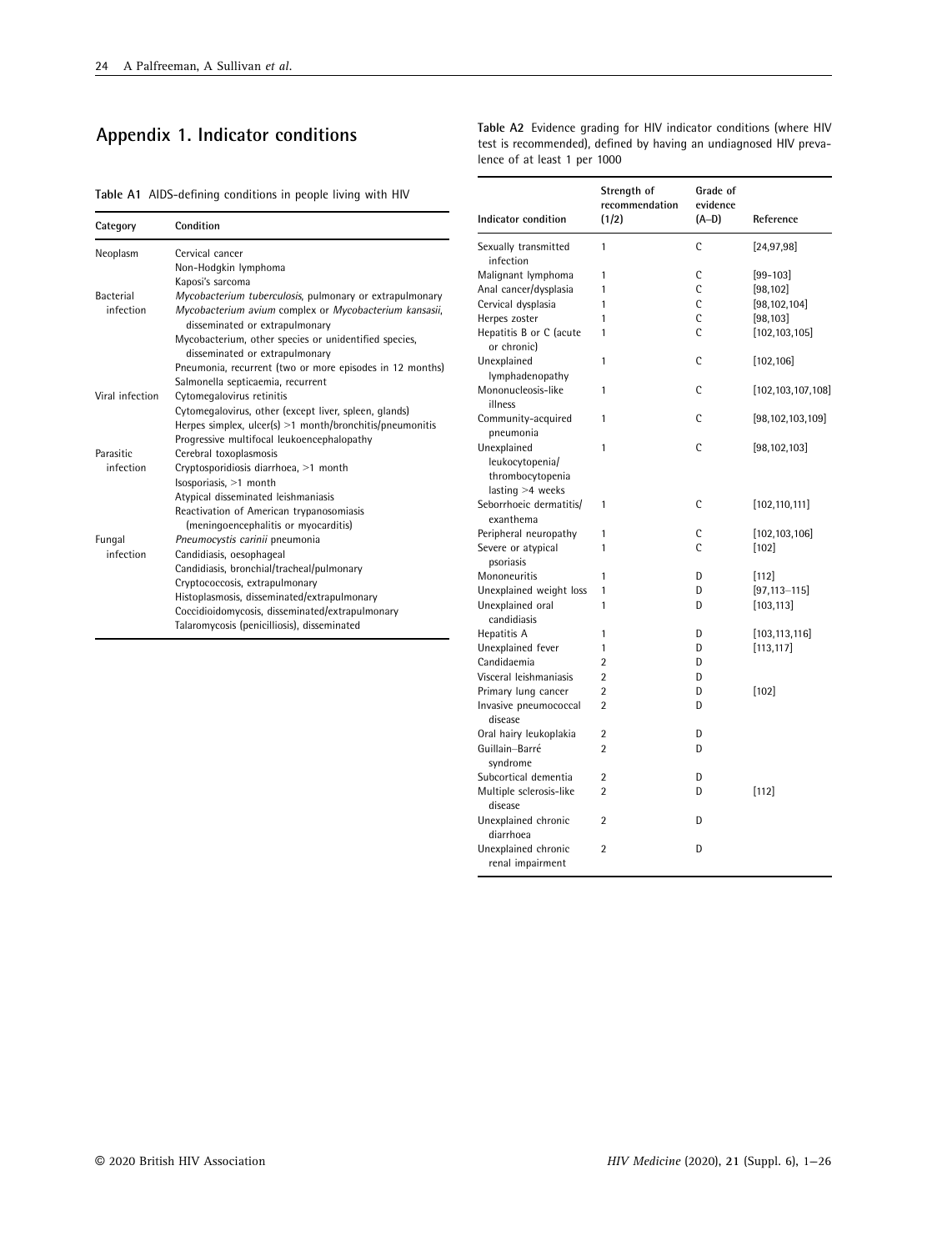| Specialty                              | AIDS-defining conditions in people living with HIV                     | Indicator conditions                                    |
|----------------------------------------|------------------------------------------------------------------------|---------------------------------------------------------|
| Dentistry                              | Kaposi's sarcoma                                                       | Oral hairy leukoplakia                                  |
|                                        |                                                                        | Unexplained oral candidiasis                            |
| Dermatology                            | Herpes simplex, $ulcer(s) > 1$ month                                   | Exanthema                                               |
|                                        | Kaposi's sarcoma                                                       | Herpes zoster                                           |
|                                        |                                                                        | Seborrhoeic dermatitis                                  |
|                                        |                                                                        | Severe or atypical psoriasis                            |
| Ear, nose and throat                   |                                                                        | Mononucleosis-like illness                              |
|                                        |                                                                        | Oral hairy leukoplakia                                  |
|                                        |                                                                        | Unexplained lymphadenopathy                             |
|                                        |                                                                        | Unexplained oral candidiasis                            |
| Gastroenterology/hepatology            | Cryptosporidiosis diarrhoea >1 month                                   | Anal cancer/dysplasia                                   |
|                                        | Isosporiasis >1 month                                                  | Hepatitis A                                             |
|                                        | Candidiasis, oesophageal                                               | Hepatitis B or C (acute or chronic)                     |
|                                        |                                                                        | Unexplained chronic diarrhoea                           |
|                                        |                                                                        | Unexplained weight loss                                 |
| General practice/emergency<br>medicine | Symptomatology fitting any of the listed conditions                    | Symptomatology fitting any of the listed<br>conditions  |
| Genitourinary medicine                 | Herpes simplex, ulcer(s) >1 month                                      | Sexually transmitted infections                         |
| Haematology                            | Lymphoma                                                               | Unexplained leukocytopenia/thrombocytopenia<br>>4 weeks |
|                                        |                                                                        | Unexplained lymphadenopathy                             |
| Infectious diseases/internal           | Mycobacterium avium complex or Mycobacterium kansasii, disseminated or | Candidaemia                                             |
| medicine                               | extrapulmonary                                                         | Herpes zoster                                           |
|                                        | Mycobacterium, other species or unidentified species, disseminated or  | Invasive pneumococcal disease                           |
|                                        | extrapulmonary                                                         | Mononucleosis-like illness                              |
|                                        | Salmonella septicaemia, recurrent                                      | Oral hairy leukoplakia                                  |
|                                        | Cytomegalovirus, other (except liver, spleen, glands)                  | Unexplained chronic renal impairment                    |
|                                        | Herpes simplex, ulcer(s) >1 month/bronchitis/pneumonitis               | Unexplained fever                                       |
|                                        | Atypical disseminated leishmaniasis                                    | Unexplained lymphadenopathy                             |
|                                        | Reactivation of American trypanosomiasis (meningoencephalitis or       | Unexplained oral candidiasis                            |
|                                        | myocarditis)                                                           | Unexplained weight loss                                 |
|                                        | Cryptococcosis, extrapulmonary                                         | Visceral leishmaniasis                                  |
|                                        | Histoplasmosis, disseminated/extrapulmonary                            |                                                         |
|                                        | Coccidioidomycosis, disseminated/extrapulmonary                        |                                                         |
|                                        | Talaromycosis (penicilliosis), disseminated                            |                                                         |
| Nephrology                             |                                                                        | Unexplained chronic renal impairment                    |
| Neurology                              | Progressive multifocal leukoencephalopathy                             | Guillain-Barré syndrome                                 |
|                                        | Cerebral toxoplasmosis                                                 | Mononeuritis                                            |
|                                        |                                                                        | Multiple sclerosis-like disease                         |
|                                        |                                                                        | Peripheral neuropathy                                   |
|                                        |                                                                        | Subcortical dementia                                    |
| Oncology                               | Cervical cancer                                                        | Anal cancer/dysplasia                                   |
|                                        | Non-Hodgkin lymphoma                                                   | Malignant lymphoma                                      |
|                                        | Kaposi's sarcoma                                                       | Primary lung cancer                                     |
|                                        |                                                                        | Unexplained lymphadenopathy                             |
|                                        |                                                                        | Unexplained weight loss                                 |
| Obstetrics and gynaecology             |                                                                        | Cervical dysplasia                                      |
| Opthalmology                           | Cytomegalovirus retinitis                                              |                                                         |
| Primary care                           | Symptomatology fitting any of the listed conditions                    | Symptomatology fitting any of the listed                |
|                                        |                                                                        | conditions                                              |
| Respiratory                            | Pneumonia, recurrent (two or more episodes in 12 months)               | Community-acquired pneumonia                            |
|                                        | Mycobacterium tuberculosis, pulmonary or extrapulmonary                | Invasive pneumococcal disease                           |
|                                        | Pneumocystis carinii pneumonia                                         |                                                         |
|                                        | Candidiasis, bronchial/tracheal/pulmonary                              |                                                         |

Table A3 AIDS-defining conditions in people living with HIV and indicator conditions by specialty